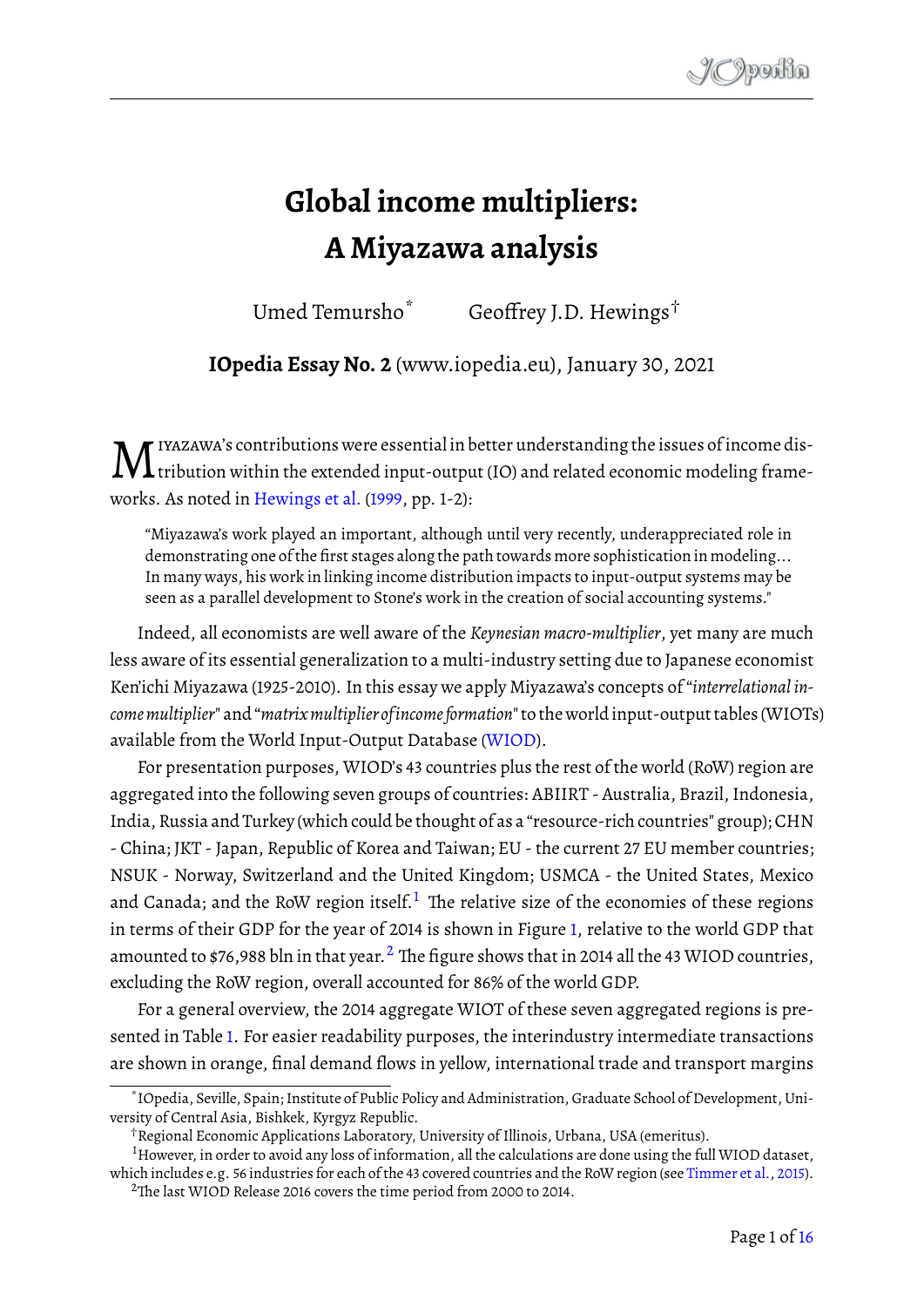**Figure 1:** GDP by regions (% of world GDP), 2014

<span id="page-1-0"></span>

*Source*: Own elaborations based on WIOD Release 2016.

(ITM) in green, taxes less subsidies on products (TLS) and gross value added (GVA) in pink, while the WIOT row and column totals in light gray. An "ideal" WIOT would have instead incorporated the ITM row into the orange and yellow blocks by re-distributing the ITM entries to the (world) trade and transport industries supplying these services.<sup>[3](#page-1-2)</sup> Notice a negative number for TLS in the USMCA region, i.e. \$-19 bln, which mainly consists of subsidies provided by the Mexican government to most of its industries, with particularly large subsidies given to the land and air transport industries, generation of electricity, gas and steam, construction, and administrative and support service activities.<sup>[4](#page-1-3)</sup>

**Table 1:** Aggregate world input-output table, 2014 (bln. US\$)

<span id="page-1-1"></span>

|                   | Intermediate demand |                  |                       |               |                |                  | Final demand       |           |              |              |               |              | Output<br>at basic |                  |                  |
|-------------------|---------------------|------------------|-----------------------|---------------|----------------|------------------|--------------------|-----------|--------------|--------------|---------------|--------------|--------------------|------------------|------------------|
|                   | ABIIRT              | CHN              | JKT                   | EU            | <b>NSUK</b>    | <b>USMCA</b>     | RoW                | ABIIRT    | CHN          | <b>IKT</b>   | EU            | <b>NSUK</b>  | <b>USMCA</b>       | RoW              | prices           |
| ABIIRT            | 7.231               | 168              | 156                   | 236           | 38             | 94               | 615                | 8.403     | 23           | 24           | 83            | 24           | 54                 | 250              | 17,401           |
| CHN<br>JKT        | 119<br>102          | 19.972<br>294    | 174<br>5.779          | 163<br>83     | 27<br>17       | 177<br>171       | 551<br>382         | 137<br>55 | 9.348<br>124 | 144<br>5,833 | 151<br>50     | 36<br>14     | 258<br>122         | 487<br>268       | 31,745<br>13,293 |
| EU<br><b>NSUK</b> | 217<br>38           | 125<br>21        | 86<br>26 <sup>°</sup> | 12.785<br>360 | 381<br>2.906   | 273<br>96        | 784<br>254         | 174<br>31 | 124<br>22    | 72<br>14     | 12,989<br>152 | 278<br>3,390 | 215<br>59          | 574<br>149       | 29,077<br>7,517  |
| <b>USMCA</b>      | 83                  | 84               | 105                   | 316           | 68             | 14.748           | 468                | 45        | 53           | 48           | 109           | 46           | 19.863             | 317              | 36,354           |
| RoW<br><b>ITM</b> | 502<br>86           | 681<br>115       | 579<br>108            | 596<br>203    | 98<br>34       | 453<br>109       | 11,867<br>$\Omega$ | 175<br>40 | 123<br>34    | 113<br>32    | 226<br>106    | 62<br>28     | 225<br>82          | 9,910<br>$\circ$ | 25,610<br>975    |
| TLS               | 397                 | $\circ$          | 45                    | 412<br>13.924 | 152            | $-19$            | $\Omega$           | 494       | $\circ$      | 94           | 1,181         | 229          | 196                | $\circ$          | 3,181            |
| GVA<br>Output     | 8,627<br>17,401     | 10,284<br>31,745 | 6,236<br>13,293       | 29,077        | 3,796<br>7,517 | 20,251<br>36,354 | 10,689<br>25,610   | 9,553     | 9,850        | 6,375        | 15,049        | 4,107        | 21,074             | 11,955           | 73,807           |

*Note*: Region abbreviations are defined in the text. TLS = taxes less subsidies on products, GVA = gross value added at basic prices, and ITM = international transport margins. Source: Own elaborations based on WIOD Release 2016.

In order to calculate Miyazawa's interregional income multiplier matrices, the semi-closed interregional IO quantity model in the spirit of [Miyazawa](#page-15-3) [\(1968\)](#page-15-3) is used, where in addition to intermediate requirements (demands) of industries, final consumption expenditure by house-holds and compensation of employees are endogenized.<sup>[5](#page-1-4)</sup> For the mathematics and detailed overview of the corresponding Miyazawa multipliers in an interregional setting, the reader is

<span id="page-1-3"></span><span id="page-1-2"></span><sup>&</sup>lt;sup>3</sup> For details on this issue, see [Streicher and Stehrer](#page-15-4) [\(2015\)](#page-15-4).

<sup>4</sup>According to the WIOD database, the overall TLS in Canada, Mexico and the US in 2014 amounted to \$1,494 mln, \$-20,484 mln and \$-39 mln US, respectively. In the US the largest subsidized industries are air transportation and agriculture.

<span id="page-1-4"></span> $5$ The data on compensation of employees comes from the WIOD Socio-Economic Accounts. Because compensation of employees is not available for the RoW region, we have estimated this missing data using the aggregate industry GVA and compensation of employees for Brazil, China, India, Indonesia, and Mexico. This is in line with the WIOD approach to modeling the RoW region in WIOTs [\(Dietzenbacher et al.,](#page-14-0) [2013\)](#page-14-0).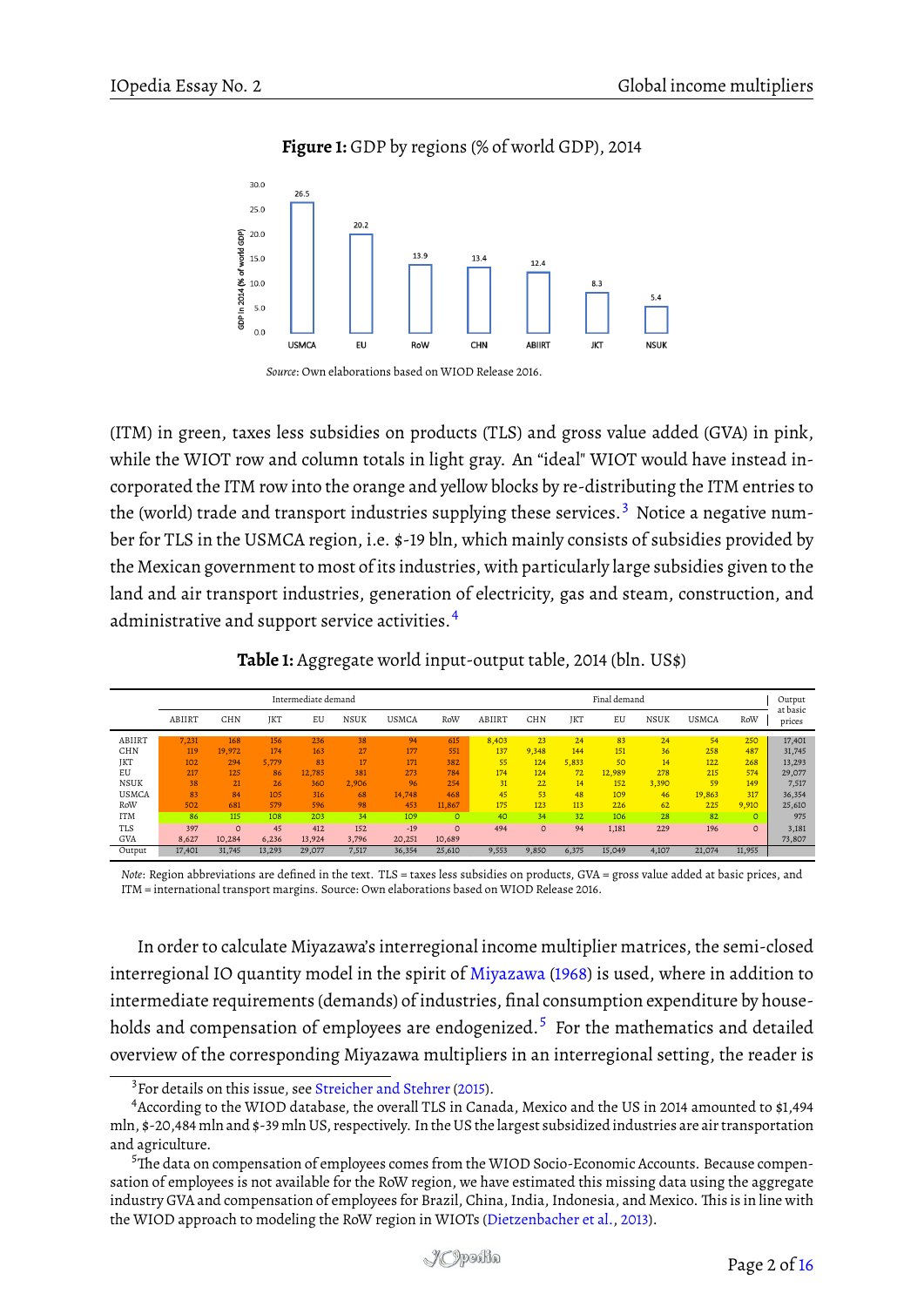<span id="page-2-0"></span>

| Region of             |        |            | Total | Total |             |              |       |                |         |
|-----------------------|--------|------------|-------|-------|-------------|--------------|-------|----------------|---------|
| income receipt        | ABIIRT | <b>CHN</b> | JKT   | EU    | <b>NSUK</b> | <b>USMCA</b> | RoW   | $\text{(all)}$ | (other) |
| ABIIRT                | 1.768  | 0.011      | 0.027 | 0.020 | 0.019       | 0.017        | 0.062 | 1.924          | 0.156   |
| <b>CHN</b>            | 0.062  | 1.467      | 0.050 | 0.030 | 0.030       | 0.044        | 0.120 | 1.802          | 0.335   |
| JKT                   | 0.030  | 0.013      | 1.617 | 0.012 | 0.014       | 0.026        | 0.070 | 1.782          | 0.164   |
| EU                    | 0.080  | 0.019      | 0.036 | 1.593 | 0.151       | 0.053        | 0.159 | 2.093          | 0.499   |
| <b>NSUK</b>           | 0.022  | 0.005      | 0.012 | 0.035 | 1.575       | 0.021        | 0.058 | 1.729          | 0.154   |
| <b>USMCA</b>          | 0.053  | 0.018      | 0.045 | 0.048 | 0.056       | 2.266        | 0.165 | 2.650          | 0.385   |
| RoW                   | 0.105  | 0.031      | 0.080 | 0.054 | 0.056       | 0.062        | 1.615 | 2.003          | 0.389   |
| Total (all regions)   | 2.120  | 1.565      | 1.867 | 1.792 | 1.902       | 2.488        | 2.250 | 13.984         |         |
| Total (other regions) | 0.352  | 0.098      | 0.250 | 0.199 | 0.327       | 0.222        | 0.635 |                | 2.082   |

**Table 2:** Miyazawa's interrelational-interregional income multipliers, 2014

referred to the Appendix of this essay. Table [2](#page-2-0) shows Miyazawa's interrelational income multipliers, formalized as matrix K in equation  $(9b)$  in the Appendix.<sup>[6](#page-2-1)</sup>

*e rs-th entry of the interrelational income multiplier matrix indicates the total household income in region r generated (or induced) by expenditures from \$1 of income initially earned in region s*. [7](#page-2-2) Take, for example, the fifth column corresponding to the USMCA region in Table [2:](#page-2-0) \$1 of income earned in USMCA generates a total of \$2.266 in USMCA itself (this includes the original \$1 initially induced income), \$0.062 in RoW, \$0.053 in EU, \$0.044 in CHN, \$0.026 in JKT, \$0.021 in NSUK and \$0.017 in ABIIRT (in descending order of the induced income effects).

While the column totals in Table [2](#page-2-0) indicate "the induced effects *originating* from each region, the values of the row totals ... show the induced effects *recieved* in each region due to expenditure from 1 unit of income in the regions of origin" [\(Miyazawa,1976,](#page-15-5) p. 28, italics kept). In terms of column sums, the largest global household income multiplier of \$2.488 is observed for USMCA, while the lowest multiplier of \$1.565 for CHN. In terms of the row sums, the largest induced effects received per \$1 earned income simultaneously in *all* of the regions are found for the USMCA and EU regions, which amount to \$2.650 and \$2.093, respectively. The NSUK region makes the lowest score in this respect by receiving only \$1.729 induced effects. In line with the results of earlier studies (see e.g. [Miyazawa,1976;](#page-15-5) [Hewings et al.,](#page-15-6) [2001\)](#page-15-6), we find that also at the global level the income multipliers showing induced effects originating from each region are relatively more homogeneous than the induced effects received in each region.<sup>[8](#page-2-3)</sup>

<span id="page-2-1"></span> $6$ Here, the underlying 44  $\times$  44 matrix **K**, which along with other detailed results are available as supplementary material to this essay, had to be aggregated to a  $7 \times 7$  matrix. Row-wise aggregation is a simple summation across respective countries of each aggregate region. However, as the values down each column of  $K$  show the total induced income effects per one unit of initial induced income in the region under consideration, for column-wise aggregation we take the weighted average of the columns in the original K corresponding to each aggregate region, with weights representing the respective initial induced income,  $\bf{W}_c\bf{L}f^*$ ; this is consistent with the reasoning of Miyazawa's "fundamental equation of income formation", equation [\(9b\)](#page-12-0) with g = **0**.

<span id="page-2-2"></span><sup>7</sup>We note that the income multipliers examined here account only for the impacts generated by *wage and salary income* due to endogenizing households' activity. Therefore, the model does not endogenously (i.e. with further multiplicative effects) consider other sources of income [\(Pyatt,](#page-15-7) [2001\)](#page-15-7).

<span id="page-2-3"></span><sup>&</sup>lt;sup>8</sup>These indicators obtained from the full WIOT show e.g. that the sample standard deviation of the row sums of the 44×44 interrelational income multiplier matrix K was found to be more than three times bigger than that of its column sums (0.870 vs. 0.287). This relation also holds true for their relative standard deviations (or coefficients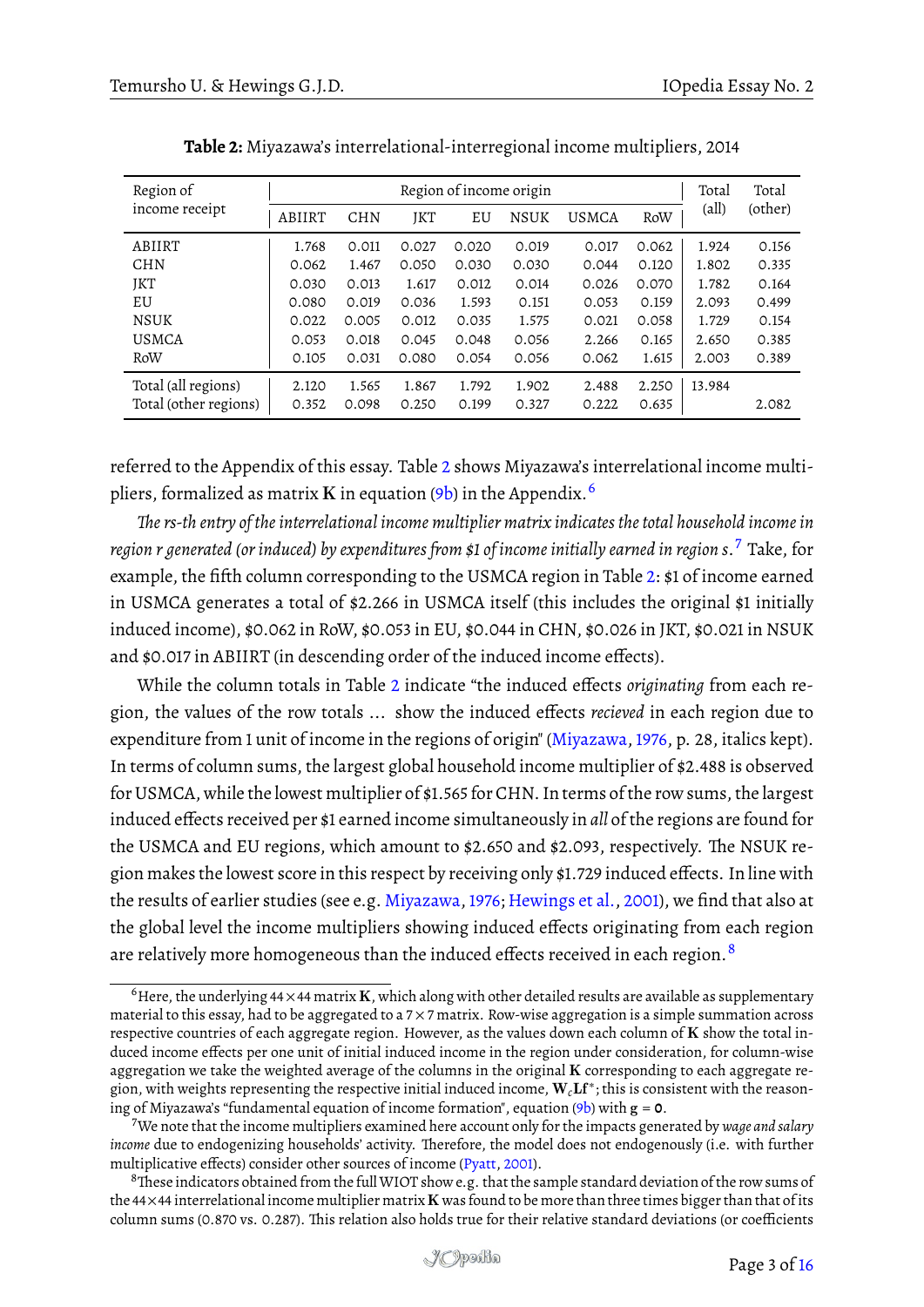One might also be interested in the extent of household income *spillover* effects to or from other regions, i.e. focus instead on the column and row sums of only the *off-diagonal* elements in the interregional income multiplier matrix. The relevant totals, designated as "Total (other regions)" in Table [2,](#page-2-0) show the corresponding values of the total income-induced spillover effects. So the RoW region has by far the largest global income spillover effects originating from it: \$1 household income earned in RoW generates overall \$0.635 of earned income in the remaining six regions. ABIIRT and NSUK come next in the list, but have the corresponding spillover induced effects of a much smaller size of \$0.352 and \$0.327, respectively. On the other hand, \$1 income earned in *other* regions generates total earned income of \$0.499 in EU, \$0.389 in RoW and \$0.385 in USMCA.

All in all, if we consider RoW as the less advanced region (on average), then Miyazawa's conclusion of "concentration of income formation in the advanced area" also follows from our results discussed so far, i.e. "there is a ... tendency for induced income to flow from the backward areas to the advanced area(s)" [\(Miyazawa,](#page-15-5) [1976,](#page-15-5) p. 28).

<span id="page-3-0"></span>

| Region of                     | Region of income origin |            |       |       |       |                          |       |  |  |
|-------------------------------|-------------------------|------------|-------|-------|-------|--------------------------|-------|--|--|
| income receipt                | ABIIRT                  | <b>CHN</b> | JKT   | EU    | NSUK  | <b>USMCA</b>             | RoW   |  |  |
| ABIIRT                        |                         | 11.2       | 10.7  | 10.0  | 5.9   | 7.6                      | 9.8   |  |  |
| <b>CHN</b>                    | 17.6                    |            | 20.1  | 14.9  | 9.2   | 19.7                     | 18.9  |  |  |
| JKT                           | 8.4                     | 13.3       |       | 6.2   | 4.2   | 11.5                     | 11.0  |  |  |
| EU                            | 22.8                    | 19.9       | 14.5  | —     | 46.4  | 24.0                     | 25.0  |  |  |
| <b>NSUK</b>                   | 6.4                     | 5.6        | 4.8   | 17.5  |       | 9.4                      | 9.2   |  |  |
| <b>USMCA</b>                  | 15.1                    | 17.9       | 18.0  | 24.0  | 17.1  | $\overline{\phantom{0}}$ | 26.0  |  |  |
| RoW                           | 29.8                    | 32.1       | 32.0  | 27.4  | 17.2  | 27.9                     |       |  |  |
| Total spillover effects       | 100.0                   | 100.0      | 100.0 | 100.0 | 100.0 | 100.0                    | 100.0 |  |  |
| Spillover-to-total multiplier | 16.6                    | 6.3        | 13.4  | 11.1  | 17.2  | 8.9                      | 28.2  |  |  |

|  | <b>Table 3:</b> Asymmetry in the income-induced spillover effects, 2014 (%) |
|--|-----------------------------------------------------------------------------|
|  |                                                                             |

*Note*: "Spillover-to-total multiplier" indicates the relative size (in %) of the total spillover effects in the global income-induced multiplier (obtained by dividing the figures along the row "Total (other regions)" to those along "Total (all regions)" in Table [2\)](#page-2-0).

To further highlight the asymmetry in the income-induced spillover effects, Table [3](#page-3-0) presents the relative size of the off-diagonal elements in the interrelational-interregional income multiplier matrix (Table [2\)](#page-2-0) as percentage of the corresponding total spillover effects. Consider as an example the "trading pair" EU vs. JKT, both of which have roughly similar relative size of total spillover effects in their income-induced global multipliers (of, respectively, 11.1% and 13.4%). Table [3](#page-3-0) shows that 14.5% of JKT's total spillover effects ends up as earned incomes of the EU households, whereas only 6.2% of EU's global income spillover effects reaches JKT households. Also note that, for example, almost half - namely 46.4% - of NSUK's spillover effects benefit EU households, while the allocation of EU income spillover effects is much less concentrated across their receiving ends.

of variation) comparison, as the means of the two income multiplier indicators are equal by construction. In addition, the obtained correlation coefficient between these two indicators of only 0.253 confirms earlier empirical findings that the information given by these two income multipliers are empirically different.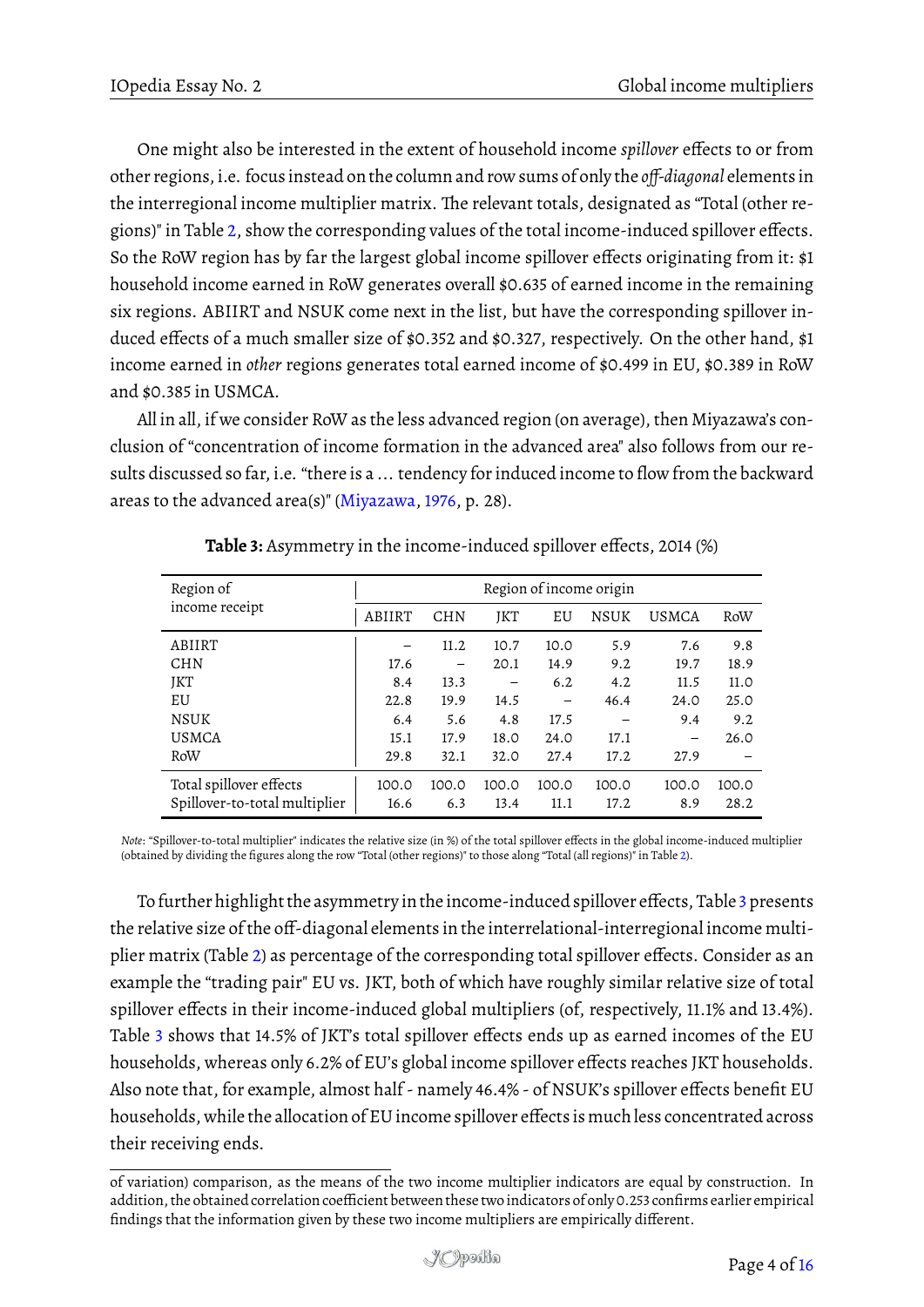| Region of                                                                                         |        |            |       |            | Region of final demand origin |                                                                                |              | Total          | Total   |
|---------------------------------------------------------------------------------------------------|--------|------------|-------|------------|-------------------------------|--------------------------------------------------------------------------------|--------------|----------------|---------|
| income receipt                                                                                    | ABIIRT | <b>CHN</b> | JKT   | ${\rm EU}$ | <b>NSUK</b>                   | <b>USMCA</b>                                                                   | $\mbox{RoW}$ | $\text{(all)}$ | (other) |
|                                                                                                   |        |            |       |            |                               | (a) Total income formation due to regional autonomous final demand (bln. US\$) |              |                |         |
| ABIIRT                                                                                            | 2,677  | 111        | 73    | 121        | 30                            | 108                                                                            | 287          | 3,408          | 730     |
| <b>CHN</b>                                                                                        | 179    | 4,284      | 158   | 201        | 51                            | 303                                                                            | 491          | 5,666          | 1,382   |
| JKT                                                                                               | 101    | 191        | 2,283 | 99         | 28                            | 211                                                                            | 303          | 3,217          | 934     |
| $\mathop{\rm EU}$                                                                                 | 264    | 228        | 123   | 5,410      | 275                           | 374                                                                            | 694          | 7,368          | 1,959   |
| <b>NSUK</b>                                                                                       | 67     | 58         | 38    | 236        | 1,322                         | 133                                                                            | 237          | 2,090          | 768     |
| <b>USMCA</b>                                                                                      | 167    | 192        | 142   | 352        | 118                           | 8,853                                                                          | 648          | 10,472         | 1,619   |
| RoW                                                                                               | 291    | 334        | 219   | 322        | 85                            | 366                                                                            | 3,290        | 4,907          | 1,617   |
| Total (all)                                                                                       | 3,747  | 5,398      | 3,036 | 6,741      | 1,910                         | 10,347                                                                         | 5,950        | 37,128         |         |
| Total (other regions)                                                                             | 1,069  | 1,114      | 752   | 1,331      | 588                           | 1,494                                                                          | 2,661        |                | 9,009   |
|                                                                                                   |        |            |       |            |                               | (b) Dependency of income formation by regional autonomous final demand (%)     |              |                |         |
| ABIIRT                                                                                            | 78.6   | 3.3        | 2.1   | 3.6        | 0.9                           | 3.2                                                                            | 8.4          | 100.0          | 21.4    |
| <b>CHN</b>                                                                                        | 3.2    | 75.6       | 2.8   | 3.5        | 0.9                           | 5.3                                                                            | 8.7          | 100.0          | 24.4    |
| JKT                                                                                               | 3.1    | 5.9        | 71.0  | 3.1        | 0.9                           | 6.5                                                                            | 9.4          | 100.0          | 29.0    |
| ${\rm EU}$                                                                                        | 3.6    | 3.1        | 1.7   | 73.4       | 3.7                           | 5.1                                                                            | 9.4          | 100.0          | 26.6    |
| <b>NSUK</b>                                                                                       | 3.2    | 2.8        | 1.8   | 11.3       | 63.3                          | 6.3                                                                            | 11.3         | 100.0          | 36.7    |
| <b>USMCA</b>                                                                                      | 1.6    | 1.8        | 1.4   | 3.4        | 1.1                           | 84.5                                                                           | 6.2          | 100.0          | 15.5    |
| RoW                                                                                               | 5.9    | 6.8        | 4.5   | 6.6        | $1.7\,$                       | 7.5                                                                            | 67.0         | 100.0          | 33.0    |
| Total (all)                                                                                       | 10.1   | 14.5       | 8.2   | 18.2       | 5.1                           | 27.9                                                                           | 16.0         | 100.0          |         |
| (c) Contribution of regions of demand origin to income formation in regions of income receipt (%) |        |            |       |            |                               |                                                                                |              |                |         |
| ABIIRT                                                                                            | 71.5   | 2.1        | 2.4   | 1.8        | 1.6                           | 1.0                                                                            | 4.8          | 9.2            |         |
| <b>CHN</b>                                                                                        | 4.8    | 79.4       | 5.2   | 3.0        | 2.7                           | 2.9                                                                            | 8.3          | 15.3           |         |
| JKT                                                                                               | 2.7    | 3.5        | 75.2  | 1.5        | 1.5                           | 2.0                                                                            | 5.1          | 8.7            |         |
| $\mathop{\rm EU}$                                                                                 | 7.0    | 4.2        | 4.1   | 80.3       | 14.4                          | 3.6                                                                            | $11.7\,$     | 19.8           |         |
| <b>NSUK</b>                                                                                       | 1.8    | $1.1\,$    | 1.3   | 3.5        | 69.2                          | 1.3                                                                            | 4.0          | 5.6            |         |
| <b>USMCA</b>                                                                                      | 4.5    | 3.6        | 4.7   | 5.2        | 6.2                           | 85.6                                                                           | 10.9         | 28.2           |         |
| $\rm RoW$                                                                                         | 7.8    | $6.2$      | 7.2   | 4.8        | 4.5                           | 3.5                                                                            | 55.3         | 13.2           |         |
| Total (all)                                                                                       | 100.0  | 100.0      | 100.0 | 100.0      | 100.0                         | 100.0                                                                          | 100.0        | 100.0          |         |
| Total (other regions)                                                                             | 28.5   | 20.6       | 24.8  | 19.7       | 30.8                          | 14.4                                                                           | 44.7         |                |         |

<span id="page-4-0"></span>**Table 4:** Total (initial, direct and indirect) income formation by regional demand, 2014

However, the interregional income multipliers do not account for the structure and differences in product composition of each region's exogenous (or, equivalently, autonomous) final demand, which excludes household consumption expenditures. The results of Miyazawa's "fundamental equation ofincome formation", where the total autonomous final demandis separated into each region's demand (for both domestically produced and imported products), are presented in Table [4.](#page-4-0)<sup>[9](#page-4-1)</sup> Thus, *the rs-th element of the total income formation matrix represents the absolute value of total household income in region r generated due to the autonomous final expenditures originating from region s*. By construction, the total earned income of \$37,128 bln – shown in part (a) of Table [4](#page-4-0) – represents (the estimate of) total compensation of employees at the global level in 2014, which makes up 48.2% of the world GDP.

<span id="page-4-1"></span><sup>9</sup>Formally, the total income formation matrix, whose aggregated version is given in Table [4,](#page-4-0) is obtained from  $Y = KW_cL\bar{F}^*$  , where the columns of  $\bar{F}^*$  represent total autonomous demands of each region. For further details, see the Appendix.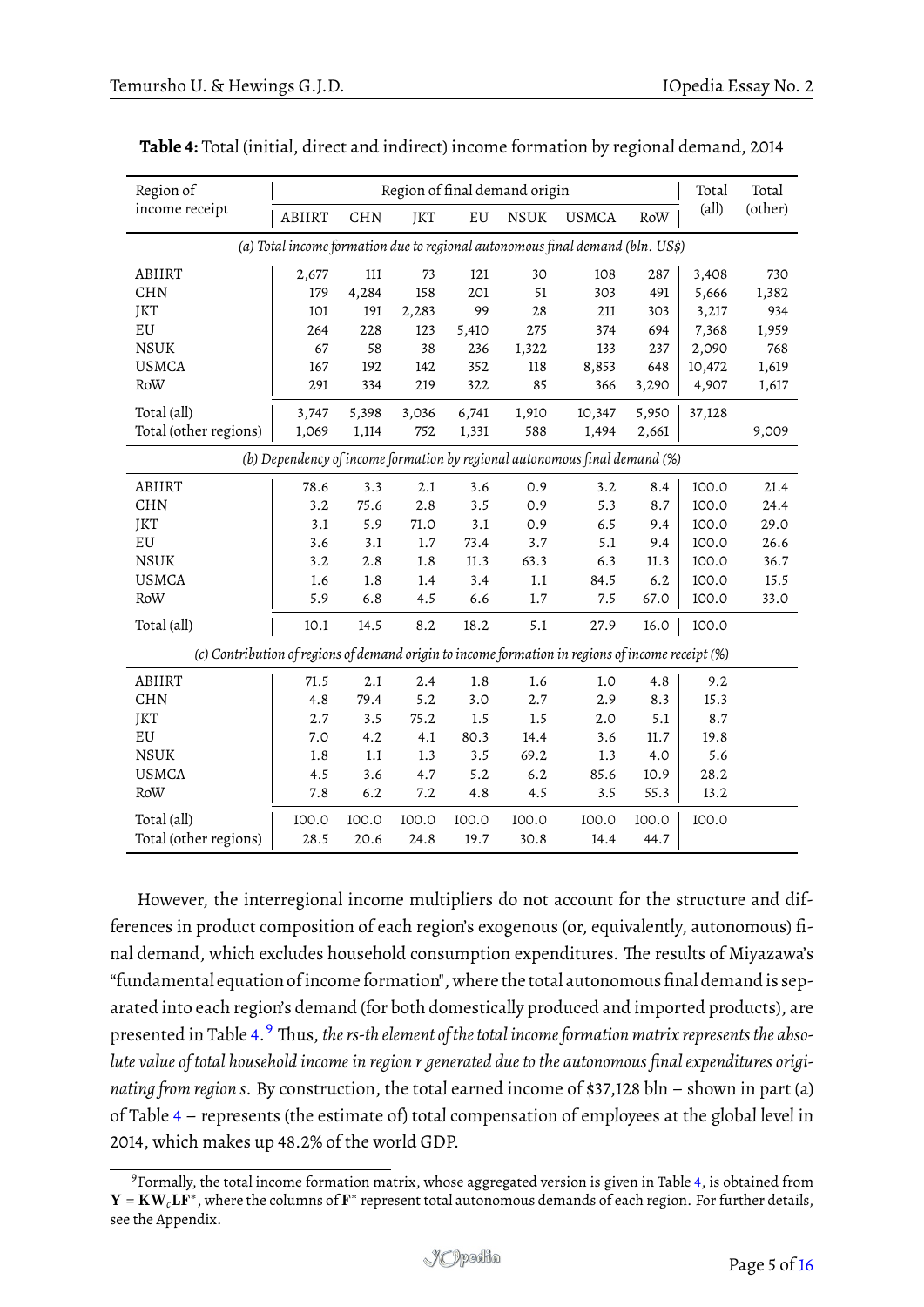Table [4-](#page-4-0)(b) gives the percentage dependencies of income formation by regional demand (these figures are obtained by dividing the row elements of the income-formation matrix in (a) by the corresponding totals shown inits ninth column). For the world as a whole, 76.6% of all the earned income comes directly and indirectly from the initial expenditures in USMCA (27.9%), EU (18.2%), RoW (16.0%) and CHN (14.5%). The corresponding contributions of autonomous expenditures in ABIIRT, JKT and NSUK to global income formation are, respectively, 10.1%, 8.2% and 5.1%. These overall dependency indicators strongly resemble the relative size of GDP of the corresponding regions (see Figure [1\)](#page-1-0).

A closer look into the row elements of individual regions in Table [4-](#page-4-0)(b) reveals that USMCA has the largest "self-dependent ratio of income formation". That is, 84.5% of income generated in USMCA comes directly and indirectly from initial expenditures originating in USMCA itself; thus, the USMCA income formation dependence on all other regions' demand was found to be only 15.5%, as also shown in the last column of Table [4-](#page-4-0)(b). On the other hand, NSUK is found to be the least self-dependent region: its self-dependency ratio is only 63.3%, while the region's income formationis largely dependent on demand originating, particularly, in the EU and RoW regions: both of these regions identically contribute 11.3% each to NSUK's household income generation.[10](#page-5-0) Also note that the RoW region is the second region that is highly dependent on the outside-originating autonomous expenditures: 33.0% of income generated in RoW is due to the outside autonomous demand, particularly coming from USMCA (7.5%), CHN (6.8%), EU (6.6%) and ABIIRT (5.9%).

Table [4-](#page-4-0)(c) shows the relative size of income formation in all regions due to expenditures in each region of demand origin (i.e. these figures are obtained by dividing the column elements of the income-formation matrix in (a) by the corresponding totals shown along its 'Total (all)' row). Thus, we observe that expenditures in RoW globally generated \$5,950 bln of earned income, but 44.7% of it is earned outside the RoW region. Similarly, a high "degree of leakage" of 30.8% is found for NSUK. In line with our earlier discussions, not surprisingly the lowest "leakage ratio" of 14.4% is found for the USMCA region.

Miyazawa's "multi-sector income multiplier" or "matrix multiplier of income formation" cannot be easily reported because of its large dimension, which in effect is a generalization of the Keynesian macro-multiplier to a multi-industry setting.<sup>[11](#page-5-1)</sup> It seems that this was the reason why Miyazawa reported an aggregated version of this matrix, where the columns of the original matrix corresponding to each region are weighted averages, with weights representing exogenous final demand shares of the region in question. The obtained figures are referred to as "the coefficients of inducement to income per unit of autonomous demand by each region"

<span id="page-5-0"></span><sup>&</sup>lt;sup>10</sup>In view of BREXIT, it is interesting to see the corresponding earned income inter-dependency ratios between the EU and the UK. The corresponding detailed results for 2014 indicate that 10.4% of household income generated in the UK is due to (autonomous) expenditures in the EU-27, whereas, on average, only 2.6% of income formation in 27 EU countries is due to (autonomous) demand originating in the UK. From this perspective, one might conclude that BREXIT is expected to reduce the UK household income formation (roughly four times) more than that in an average EU country. For further details, see the disaggregated results in the supplementary material.

<span id="page-5-1"></span><sup>11</sup>Formally, this multiplier matrix is obtained from KW*c*L(see the Appendix), and in our case has the dimension of 44 × 2464, i.e. (number of regions)×(number of industries)(number of regions).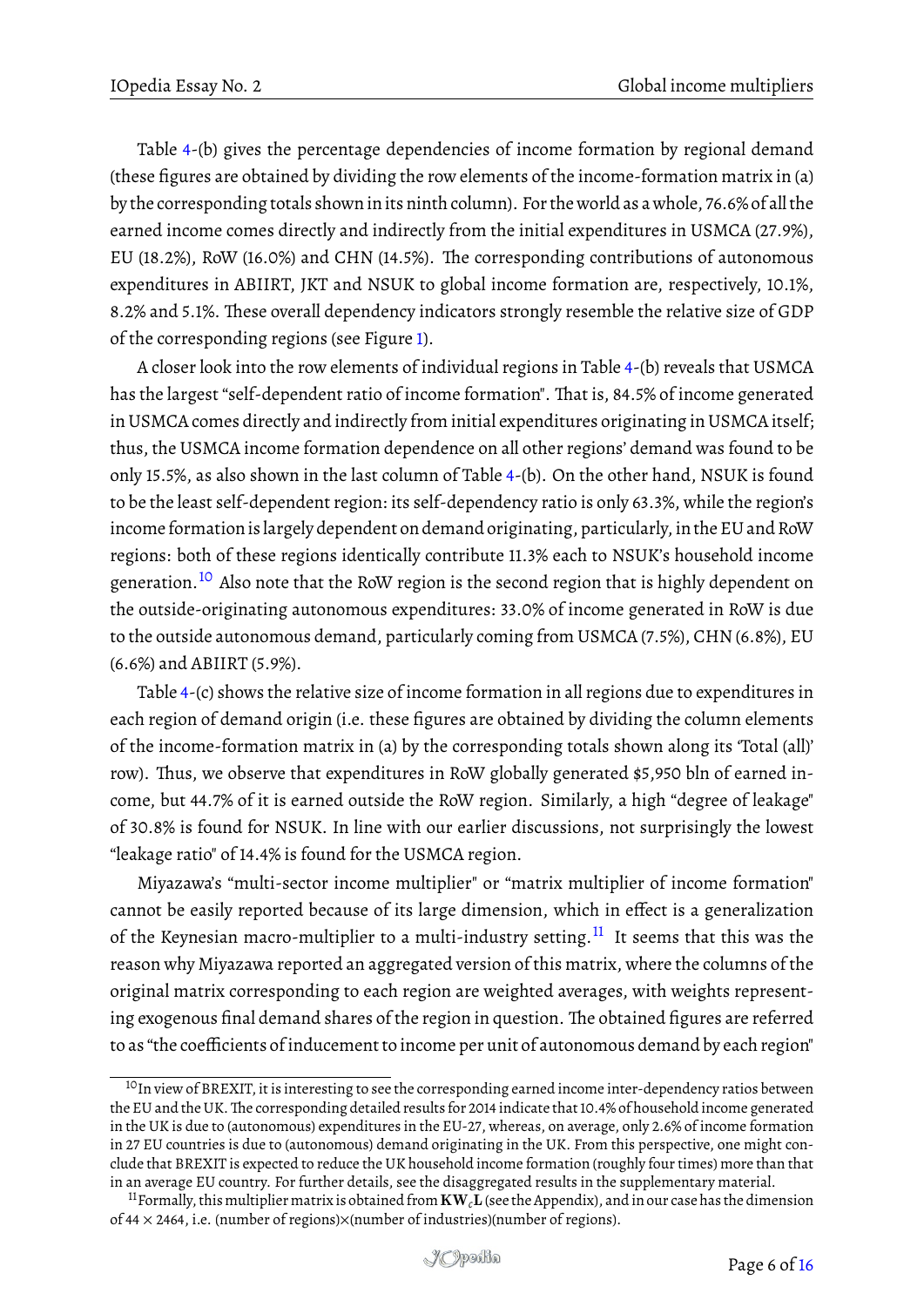| Region of             | Region of final demand origin |            |       |       |             |              |       |             |  |
|-----------------------|-------------------------------|------------|-------|-------|-------------|--------------|-------|-------------|--|
| income receipt        | ABIIRT                        | <b>CHN</b> | JKT   | EU    | <b>NSUK</b> | <b>USMCA</b> | RoW   | All regions |  |
| ABIIRT                | 0.707                         | 0.018      | 0.026 | 0.019 | 0.018       | 0.015        | 0.053 | 0.102       |  |
| <b>CHN</b>            | 0.047                         | 0.693      | 0.057 | 0.032 | 0.030       | 0.042        | 0.090 | 0.169       |  |
| JKT                   | 0.027                         | 0.031      | 0.827 | 0.016 | 0.017       | 0.029        | 0.056 | 0.096       |  |
| EU                    | 0.070                         | 0.037      | 0.045 | 0.854 | 0.163       | 0.052        | 0.127 | 0.220       |  |
| <b>NSUK</b>           | 0.018                         | 0.009      | 0.014 | 0.037 | 0.785       | 0.018        | 0.043 | 0.062       |  |
| <b>USMCA</b>          | 0.044                         | 0.031      | 0.051 | 0.055 | 0.070       | 1.225        | 0.118 | 0.313       |  |
| RoW                   | 0.077                         | 0.054      | 0.079 | 0.051 | 0.051       | 0.051        | 0.602 | 0.147       |  |
| Total (all)           | 0.989                         | 0.874      | 1.099 | 1.064 | 1.133       | 1.431        | 1.088 | 1.110       |  |
| Total (other regions) | 0.282                         | 0.180      | 0.272 | 0.210 | 0.349       | 0.207        | 0.487 |             |  |

<span id="page-6-0"></span>**Table 5:** Coefficients of income inducement per \$1 of regional autonomous demand, 2014

*Note*: Autonomous final demand includes government consumption, gross capital formation and final exports.

[\(Miyazawa,](#page-15-5) [1976,](#page-15-5) p. 30). This income-inducement coefficients matrix in our empirical applica-tion case is presented in Table [5.](#page-6-0)  $^{12}$  $^{12}$  $^{12}$  The column sums of these coefficients, i.e. figures along the row 'Total (all)', give *global household income multipliers per \$1 of autonomous demand in each region of demand origin*. Miyazawa called these column sums as "the induced effects *by region of origin*", while the ratio of total income *received* by each region to global autonomous demand (i.e. the first seven entries of the last column in Table [5\)](#page-6-0) as "the induced effects *by region of receipt*" (p. 30, italics kept). $^{13}$  $^{13}$  $^{13}$ 

With endogenous household activities, the Miyazawa multi-sector income-multiplier or the income-inducement coefficients matrix indicates that *given the structure of production and final demand of the 2014 WIOT, a \$1 increase in the world autonomous demand raises earned income globally, on average, by \$1.110* (see row 'Total (all)' in the last column of Table [5\)](#page-6-0). However, there are marked differences across the regions. For example, \$1 increase in autonomous final demand in USMCA raises earned income globally, on average, by \$1.431, whereas Chinese final expenditures' average global impact is only \$0.874. Note that "the induced effects by region of origin" could be less than one because here only compensation of employees drive the income formation process, while all other components of GVA are kept outside the multiplicative demandproduction-income interactions captured within the model (and neither the direct effects of these other components of GVA are included in the reported multipliers).

The "induced effects by region of receipt", similar to the corresponding summary indicator from the interregional income multipliers, confirm that the largest income receivers are the

$$
\frac{\sum_j y_{ij}}{\sum_k f_k} = \frac{\sum_j y_{ij}}{f_j} \frac{f_j}{\sum_k f_k} = \sum_j \frac{y_{ij}}{f_j} \omega_j,
$$

where  $f_j$  is the total autonomous final demand in region *j* and  $\omega_j = f_j/\sum_k f_k$  is its corresponding demand share (weight) in the nation (or world) autonomous demand. That is why Miyazawa uses "Average" when referring to this latter summary indicator.

<span id="page-6-1"></span> $12$ Note that alternatively the income-inducement coefficients can be obtained by dividing the column elements in the income formation matrix in Table [4-](#page-4-0)(a) by the corresponding regional autonomous final demand totals.

<span id="page-6-2"></span><sup>&</sup>lt;sup>13</sup>If we denote the elements of the income-formation matrix in Table [4-](#page-4-0)(a) by  $y_{ij}$ , then the "induced effects by region of receipt" of region *i* can be found as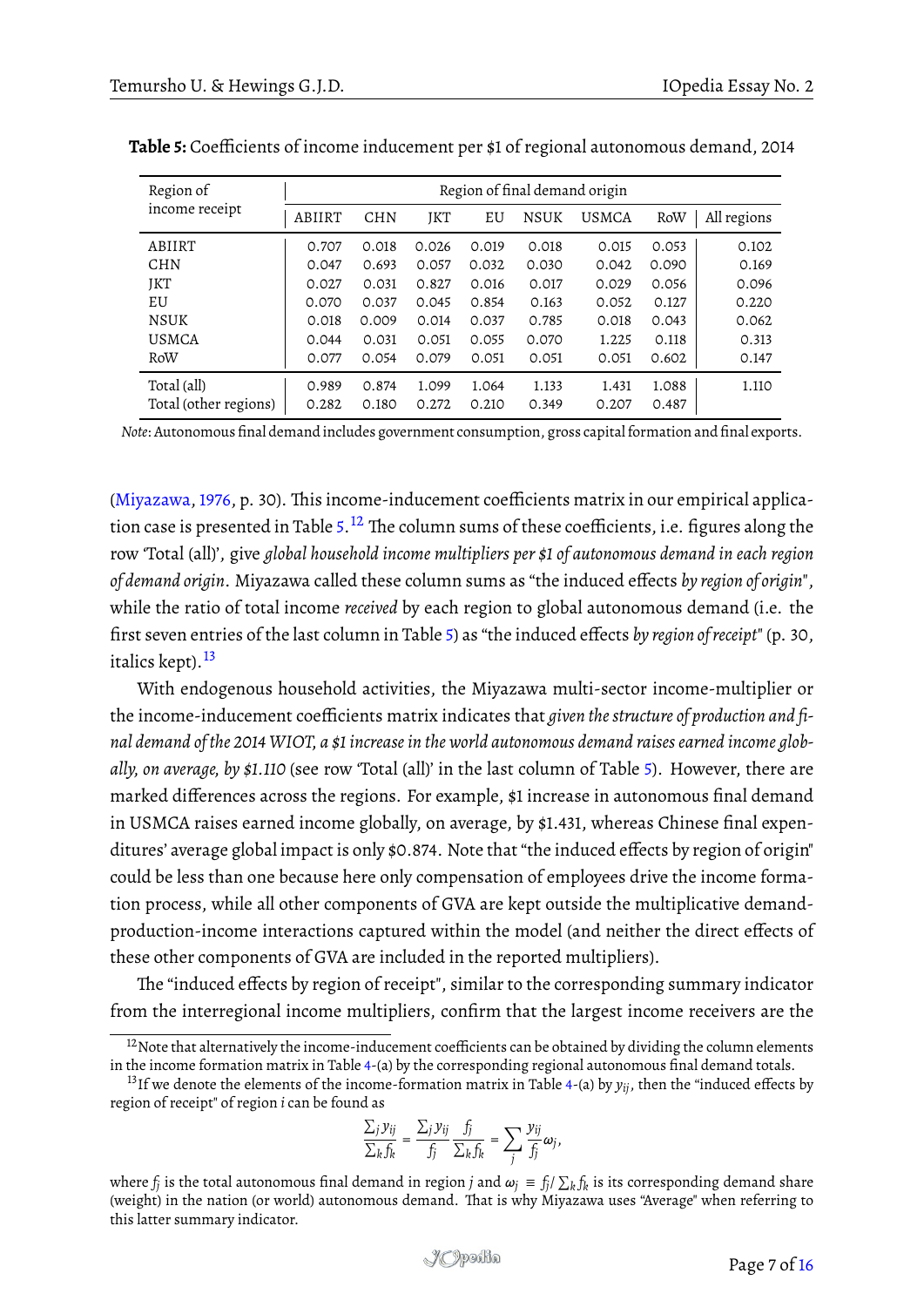USMCA and EU regions, while the least income beneficiaries are JKT and NSUK. That is, *given the production and demand structure of the 2014WIOT, a \$1 increase in worldwide (autonomous) demand generates, on average, \$0.313, \$0.220, \$0.169, \$0.102, \$0.096 and \$0.062 of earned income, respectively, in USMCA, EU, CHN, ABIIRT, JKT and NSUK.* Note that in contrast to the interrelational income multipliers, according to which CHN was the fifth largest receiver of income, now according to the induced effects by region of receipt CHN takes the third top position. Similarly, now RoW loses its standing compared to what was implied by Table [2.](#page-2-0) Another important difference between the induced effects received in each region (Table [2\)](#page-2-0) and the average induced effects by region (Table [5\)](#page-6-0) is that the relative differences of regions according to these two summary indicators are much larger in the latter case. This confirms similar results found in the literate (e.g. [Miyazawa,1976;](#page-15-5)[Okuyama et al.,1999;](#page-15-8) [Hewings et al.,](#page-15-6) [2001\)](#page-15-6) for the global economy as well. Such differences between the two income multipliers imply that "the location of autonomous demand has a substantial effect in determining regional income generation, especially in the income-receiving base" [\(Miyazawa,](#page-15-5) [1976,](#page-15-5) p. 30). Finally, in terms of specific intra- and interregional details, the results in Table [5](#page-6-0) largely convey similar message as those reported in Ta-ble [4-](#page-4-0) $(c)$  due to their roughly similar derivation. Thus, we do not further examine the details of regional self-dependency and leakage extent of income formation.

<span id="page-7-0"></span>



*Note*: For country abbreviations, see the supplementary material (Excel file). Here, "region" refers to "country". *Source*: Own elaborations based on WIOD Release 2016.

To give a flavor of the results at the WIOD country-level detail, Figure [2](#page-7-0) shows the decomposition of total household income inducement per \$1 of regional autonomous final demand by country (region) of demand origin into its within- and outside-country components. Clearly, the US stands out as the most "self-dependent country" in its income formation process, while small open economies such as Ireland, Luxembourg and Malta show the highest degree of income inducement leakages. Note that each country unitary (autonomous) final demand vector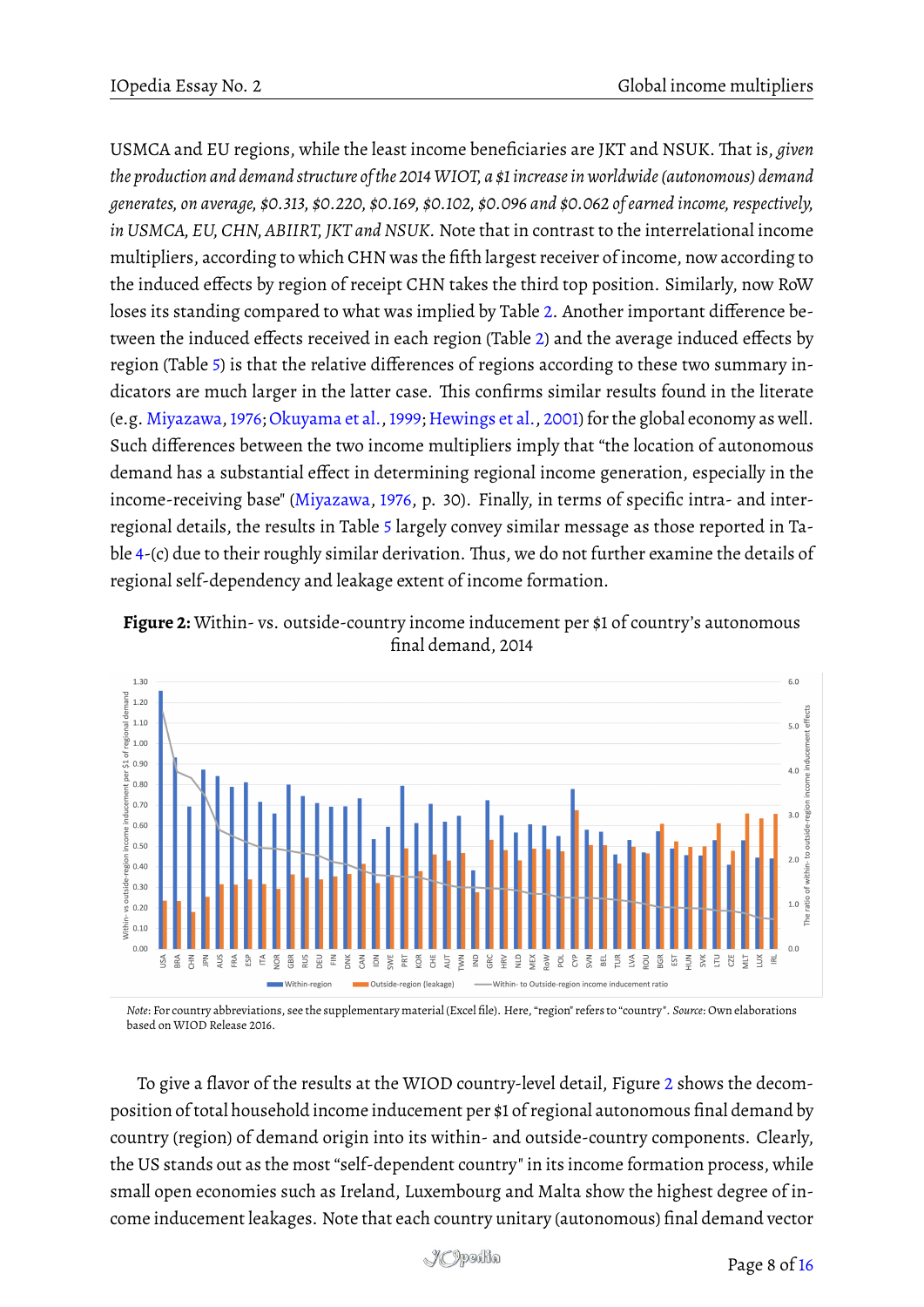includes not only (the shares of) domestically produced goods but also foreign final products. This explains why for some countries the outside-country income inducement effects could be (ultimately) larger than their within-country income impacts.

As a final note, we have also calculated the considered two (aggregate) multiplier matrices for the year of 2008, and compared them with the counterpart matrices reported in Tables [2](#page-2-0) and [5.](#page-6-0) It was found that, compared with 2008, all the elements of the interrelational income multiplier matrix in 2014 *decreased*, on average, by about 86%. The corresponding figure for the income-inducement coefficients matrix was found to be of a similar magnitude, i.e. -85%. The seven *intra*-regional elements in these matrices, however, were found to have *increased*, on average, by 0.8% and 7.7%, respectively. These results partly reflect the consequences of the 2008 global financial crisis when international trade dropped much faster than the world GDP (see e.g. [Bems et al.,](#page-14-1) [2011\)](#page-14-1).<sup>[14](#page-8-0)</sup> The details of this exercise are not further presented and discussed here, as this falls outside the scope of the current essay. A complete analysis of changes of income multiplier matrices requires an explanation of the drivers of their evolution over time, which could be done using the techniques of structural decomposition analysis.

<span id="page-8-0"></span><sup>&</sup>lt;sup>14</sup> Related results are obtained in [Temursho](#page-15-9) [\(2018\)](#page-15-9), which finds that the global and interregional feedbackspillover output multipliers had an average upward trend since 1995 and achieved their peak in 2008, while thereafter all started to decline in 2009 (which is the final year of the time period covered in the study).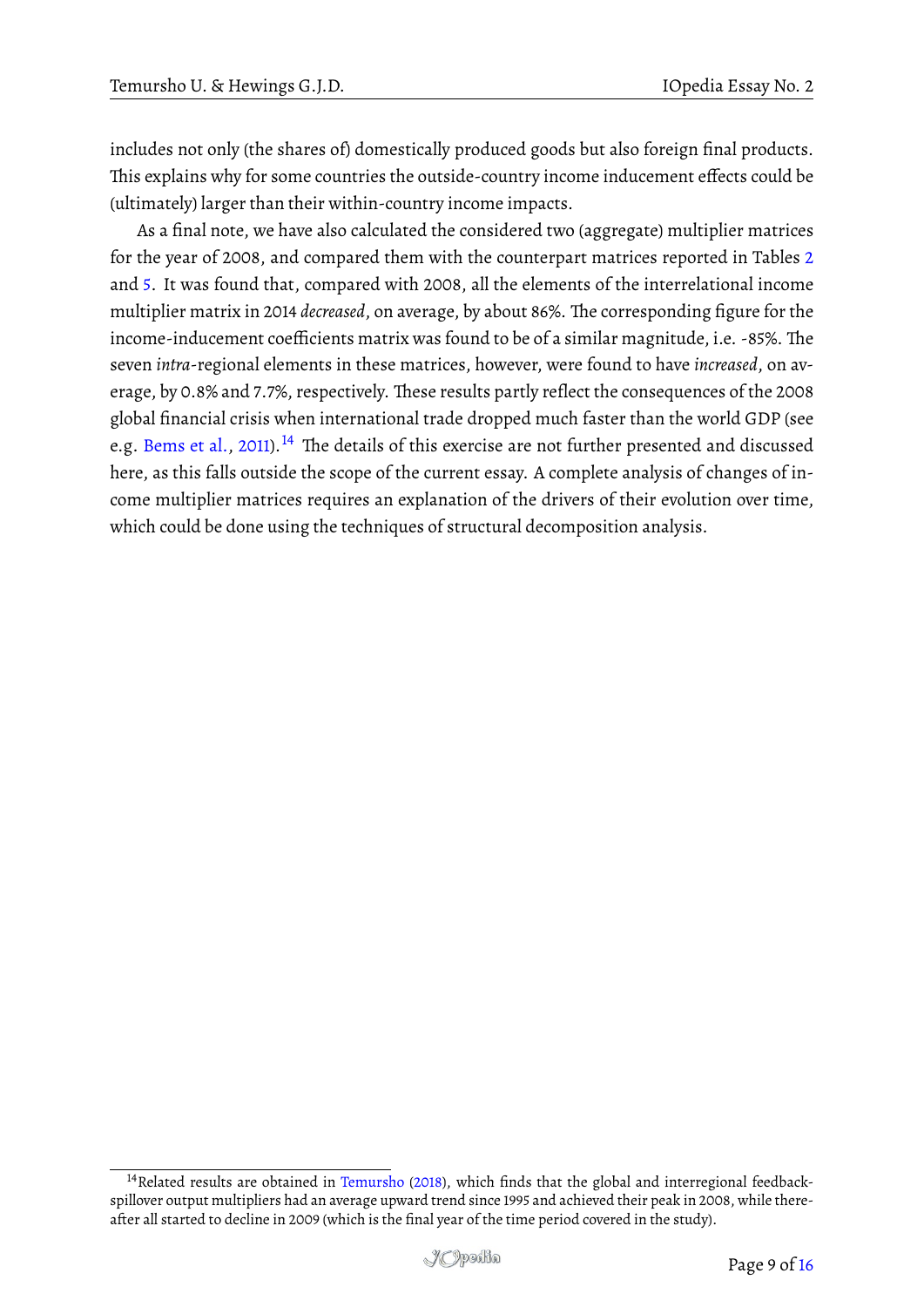## **Appendix: A detailed account of Miyazawa's income multipliers**

Without loss of generality, consider an hypothetical world WIOT setting with three countries, each with *n* industries. Then the  $3n \times 3n$  matrix of intermediate interindustry transactions, the 3*n*×3 matrix of final demands, the 3*n*-dimensional vector of gross value added (GVA) plus taxes less subsidies on products (TLS) for intermediate use, and the 3*n*-dimensional vector of gross outputs have the following respective forms:<sup>[15](#page-9-0)</sup>

$$
Z = \begin{bmatrix} Z^{11} & Z^{12} & Z^{13} \\ Z^{21} & Z^{22} & Z^{23} \\ Z^{31} & Z^{32} & Z^{33} \end{bmatrix}, \ \ F = \begin{bmatrix} f^{11} & f^{12} & f^{13} \\ f^{21} & f^{22} & f^{23} \\ f^{31} & f^{32} & f^{33} \end{bmatrix}, \ \ v = \begin{bmatrix} v^1 \\ v^2 \\ v^3 \end{bmatrix} \text{ and } x = \begin{bmatrix} x^1 \\ x^2 \\ x^3 \end{bmatrix},
$$

where e.g.  $\mathbf{Z}^{rs}$  is the  $n \times n$  matrix of intermediate deliveries from industries in country  $r$  to industries in country *s*.

The output-side IO accounting identity states that the output supply of each industry is equal to the sum of intermediate and final demands for the products produced by the industry in question, i.e.

<span id="page-9-1"></span>
$$
x = Zt + Ft, \tag{1}
$$

where *ı* is the summation vector of ones. Now define the *input coefficients* as intermediate deliveries per unit of output of each purchasing industry, i.e.  $a_{ij}^{rs} = z_{ij}^{rs}/x_j^s$ *j* , or in compact matrix notation,  $\mathbf{A} = \mathbf{Z}\hat{\mathbf{x}}^{-1}$ . Plugging this latter expression into [\(1\)](#page-9-1) gives

<span id="page-9-2"></span>
$$
x = Ax + f, \tag{2}
$$

where  $f = F\iota$ . Solving [\(2\)](#page-9-2) for the vector of outputs yields the solution of the basic open demanddriven IO quantity model [\(Leontief,](#page-15-10) [1936,](#page-15-10) [1986\)](#page-15-11):

<span id="page-9-3"></span>
$$
x = Lf, \tag{3}
$$

where  $\mathbf{L}\equiv(\mathbf{I}-\mathbf{A})^{-1}$  is the well-known *Leontief inverse* matrix, whose typical element  $l_{ij}^{rs}$  indicates the (extra) output of industry *i* in country *r* that is directly and indirectly required to satisfy one (extra) unit of final demand for products of industry *j* in country *s*.

The core assumptions of the model are fixed input coefficients and fixed product prices. As such this model is useful for short-term impact analysis purposes, and is particularly relevant when the economy (or economies) under consideration are under-employing factors of production such as labor and capital.

Any other policy-relevant impacts (e.g. income, employment, emissions) can be found by linking the variable(s) of interest to gross outputs of industries. For example, if we denote the *direct income coefficients* (or value-added to output ratios) vector by  $\mathbf{v}_c = \hat{\mathbf{x}}^{-1} \mathbf{v}$ , then income generated due to an exogenously specified final demand shock f can be straightforwardly derived

<span id="page-9-0"></span><sup>&</sup>lt;sup>15</sup> Matrices are given in bold, capitals; vectors in bold, lower cases; and scalars in italicized, lower case letters. Vectors are columns by definition, while row vectors are obtained by transposition, indicated by a prime.  $\hat{x}$  denotes a diagonal matrix with the entries of x on its main diagonal and zeros elsewhere.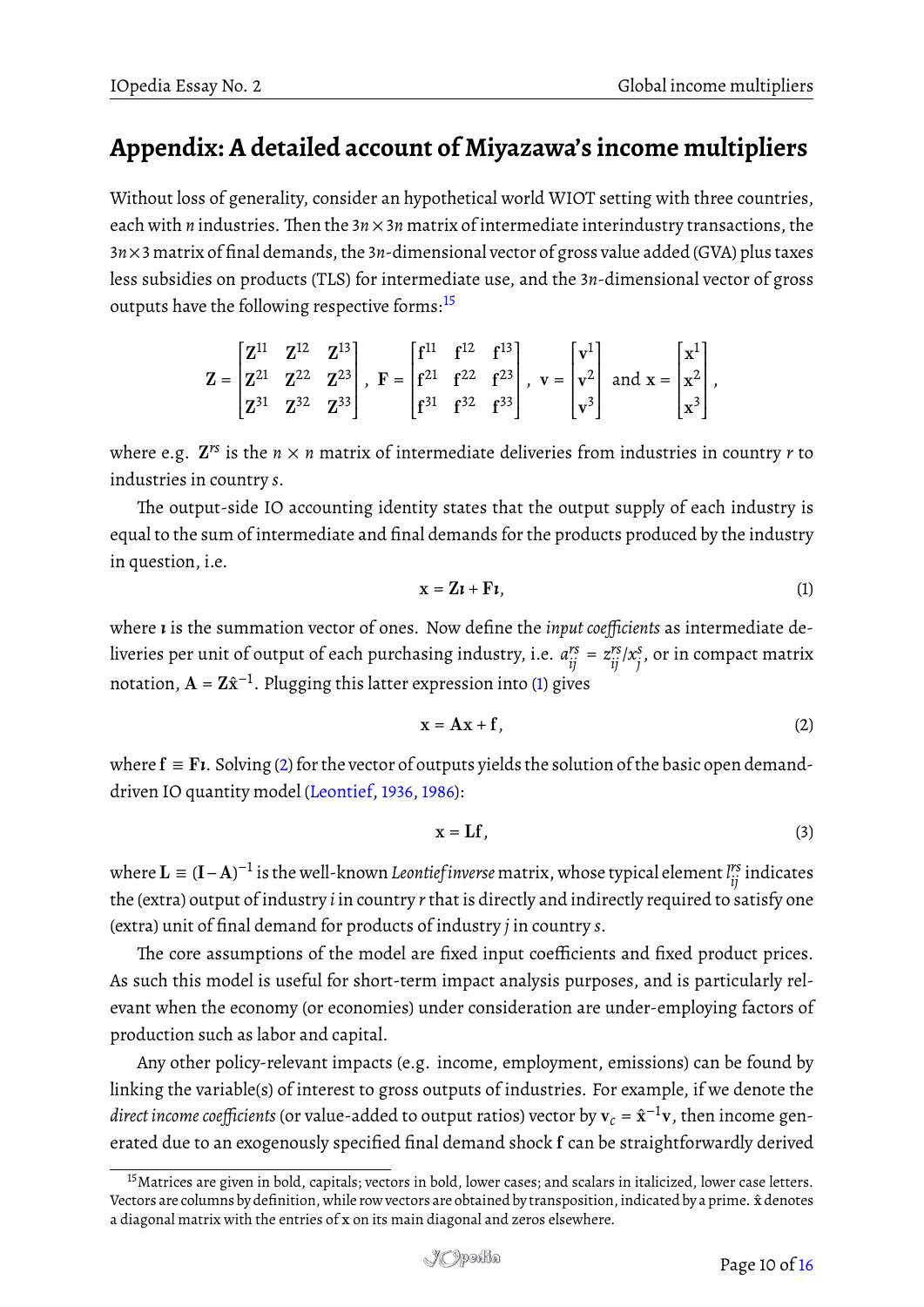from the following  $3n \times 3n$  matrix:

<span id="page-10-0"></span>
$$
\widetilde{\mathbf{V}} = \hat{\mathbf{v}}_c \mathbf{L} \hat{\mathbf{f}}.
$$
 (4)

The typical element  $\tilde{v}^{\rm rs}_{ij}$  of  $\widetilde{\bf V}$  in [\(4\)](#page-10-0) indicates the total income generated in the production process of industry *i* in country *r* that is directly and indirectly necessary to satisfy final demand for products of industry *j* in country *s*, *f s j* . Depending on the research question, various indicators based on different aggregation/summation of the elements of  $\widetilde{\mathbf{V}}$  can be used.

In [\(3\)](#page-9-3) and [\(4\)](#page-10-0), final demand categories (private consumption, government consumption, gross capital formation, and exports) were assumed to be exogenous. An extension of the basic IO model thus calls for endogenization of a part of final demand. One such widely used *semiclosed* IO model treats households similar to industries on the grounds that: (a) households earn income in exchange for their labor inputs to production, and (b) as consumers, households spend income on products in "rather well patterned ways" [\(Miller and Blair,](#page-15-12) [2009,](#page-15-12) p. 35). Households as a choice of final demand endogenization is additionally driven by the fact that private consumption accounts for a significant part (about 60%) of GDP in most (developed) countries.

Within a single-country IO framework, itis particularlyimportant to take account of household heterogeneity, e.g. in terms of distinct income groups. Such an IO setting was first exam-ined by [Miyazawa and Masegi](#page-15-13) [\(1963\)](#page-15-13) and [Miyazawa](#page-15-3) [\(1968\)](#page-15-3). The latter work, which is focused on interregional income distribution in Japan, is directly applicable for our purposes of quantifying global income multipliers.

In our three-country IO setting, Miyazawa's IO system, which is an "augmented" version of [\(2\)](#page-9-2), can be formulated as follows:

<span id="page-10-1"></span>
$$
\begin{bmatrix} x^{1} \\ x^{2} \\ x^{3} \\ y^{1} \\ y^{2} \\ y^{3} \end{bmatrix} = \begin{bmatrix} A^{11} & A^{12} & A^{13} & h_{c}^{11} & h_{c}^{12} & h_{c}^{13} \\ A^{21} & A^{22} & A^{23} & h_{c}^{21} & h_{c}^{22} & h_{c}^{23} \\ A^{31} & A^{32} & A^{33} & h_{c}^{31} & h_{c}^{32} & h_{c}^{33} \\ (w_{c}^{11})' & (w_{c}^{12})' & (w_{c}^{13})' & 0 & 0 & 0 \\ (w_{c}^{21})' & (w_{c}^{22})' & (w_{c}^{23})' & 0 & 0 & 0 \\ (w_{c}^{31})' & (w_{c}^{32})' & (w_{c}^{33})' & 0 & 0 & 0 \end{bmatrix} \begin{bmatrix} x^{1} \\ x^{2} \\ x^{3} \\ y^{1} \\ y^{2} \\ y^{3} \end{bmatrix} + \begin{bmatrix} (f^{*})^{1\bullet} \\ (f^{*})^{2\bullet} \\ (f^{*})^{3\bullet} \\ g^{1} \\ g^{2} \\ g^{3} \end{bmatrix},
$$
(5)

where the following new variables are introduced:

- *y r* is total earned income of households that are residents in country *r*,
- *g r* is total exogenous income of households in country *r*, which includes such items as social security benefits, pensions, incomes from financial assets and from the rest of the world,
- w *rs c* is the vector of *households input coefficients*, whose *j*th element indicates households' income in country *r* earned from one unit of production (output) of industry *j* in country *s*, i.e.  $w_{cj}^{rs} = w_j^{rs}$ *j* /*x s j* ,
- $\mathbf{h}_c^{rs}$  is the vector of *consumption coefficients*, whose *i*th entry gives consumption expenditure of households in country *s* for products of industry *i* produced in country *r* from (per) income earned in country *s*, i.e.  $h_{ci}^{rs} = h_i^{rs}$  $i^{rs}/y^{s}$ , and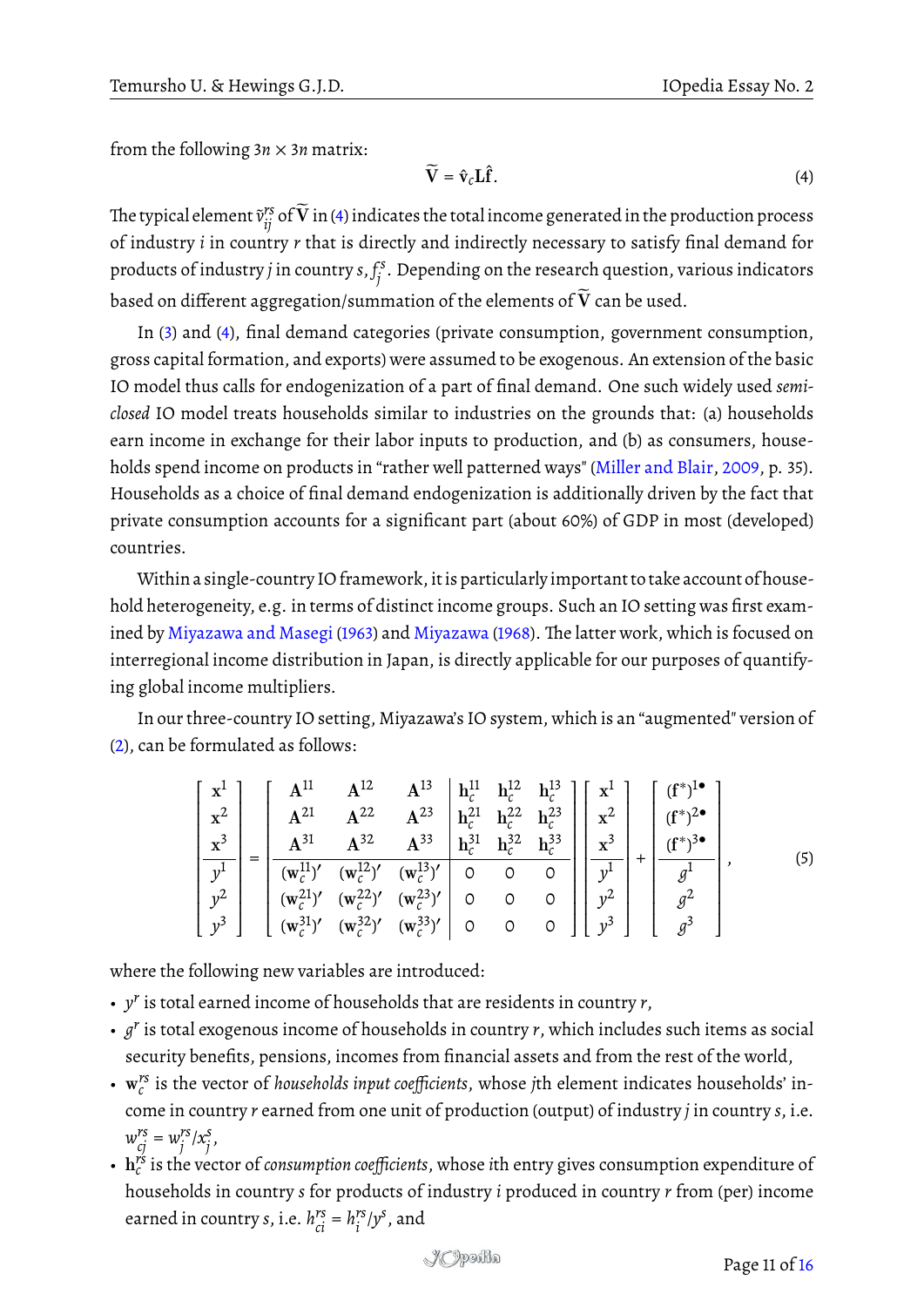• (f ∗ ) *<sup>r</sup>*• – is the remaining total final demand provided by industries from country *r* that excludes households' consumption expenditures, i.e.  $(f^*)^{r\bullet} \equiv \sum_s (f^*)^{rs} = \sum_s (f^{rs} - h^{rs}).$ 

In our empirical application, we use compensation of employees for earned incomes w *rs* and final consumption expenditure by households for h *rs*. However, compared to the latter data, in currently available global IOTs, data on  $w^{rs}$  (or generally on  $v^{rs}$ ) with  $r \neq s$  are missing. The empirical importance of distinguishing value added components by the country of origin of primary inputs' providers and countries of destination where this value added is created is stressed elsewhere (see e.g. [Kanemoto et al.,](#page-15-14) [2012;](#page-15-14) [Temursho and Miller,](#page-15-15) [2020\)](#page-15-15). Thus, in the empirical application of Miyazawa's approach within the global inter-country IO framework, we end up with setting  $w^{rs} = 0$  for all  $r \neq s$ .

For simplicity of exposition of the solution of Miyazawa approach, let us further denote:

$$
\mathbf{H}_{c} = \begin{bmatrix} \mathbf{h}_{c}^{11} & \mathbf{h}_{c}^{12} & \mathbf{h}_{c}^{13} \\ \mathbf{h}_{c}^{21} & \mathbf{h}_{c}^{22} & \mathbf{h}_{c}^{23} \\ \mathbf{h}_{c}^{31} & \mathbf{h}_{c}^{32} & \mathbf{h}_{c}^{33} \end{bmatrix}, \ \ \mathbf{W}_{c} = \begin{bmatrix} (\mathbf{w}_{c}^{11})' & (\mathbf{w}_{c}^{12})' & (\mathbf{w}_{c}^{13})' \\ (\mathbf{w}_{c}^{21})' & (\mathbf{w}_{c}^{22})' & (\mathbf{w}_{c}^{23})' \\ (\mathbf{w}_{c}^{31})' & (\mathbf{w}_{c}^{32})' & (\mathbf{w}_{c}^{33})' \end{bmatrix}, \ \ \mathbf{f}^{*} = \begin{bmatrix} (\mathbf{f}^{*})^{1\bullet} \\ (\mathbf{f}^{*})^{2\bullet} \\ (\mathbf{f}^{*})^{3\bullet} \end{bmatrix}, \ \ \mathbf{y} = \begin{bmatrix} y^{1} \\ y^{2} \\ y^{3} \end{bmatrix} \ \text{and} \ \mathbf{g} = \begin{bmatrix} g^{1} \\ g^{2} \\ g^{3} \end{bmatrix}.
$$

Then the system  $(5)$  can be alternatively written as

<span id="page-11-0"></span>
$$
\mathbf{x} = \mathbf{A}\mathbf{x} + \mathbf{H}_c \mathbf{y} + \mathbf{f}^*,
$$
 (6a)

<span id="page-11-1"></span>
$$
y = W_c x + g.
$$
 (6b)

Equations [\(6a\)](#page-11-0)-[\(6b\)](#page-11-1) imply  $x = Ax + H_cW_cx + H_cg + f^*$ , which makes explicit Miyazawa's "disaggregated consumption function" as:

<span id="page-11-2"></span>
$$
\mathbf{f}_h = \mathbf{H}_c \mathbf{W}_c \mathbf{x} + \mathbf{H}_c \mathbf{g}.
$$
 (7)

This function includes both consumption from endogeous income earned in the production process, H*c*W*c*x, and consumption from exogeonous income, H*c*g. In the most disaggregated form, for example, the typical element of the  $3n \times 3n$  matrix  $H_cW_c\hat{x}$ , which underlies the first term in [\(7\)](#page-11-2), i.e. ( $\mathbf{H}_c\mathbf{W}_c\mathbf{\hat{x}})^{rs}_{ij}$ , indicates all households' (extra) consumption of products produced by industry *i* in country *r* from their (extra) earned income in industry *j* in country *s*. "If we add nonhomogenous terms, or exogenous elements to the consumption function, [H*c*] becomes the matrix of *marginal coefficients*, and in this case we can include the nonhomogenous terms in [f<sup>\*</sup>]" [\(Miyazawa,](#page-15-5) [1976,](#page-15-5) p. 5, italics added).

Solving [\(6a\)](#page-11-0)-[\(6b\)](#page-11-1) for x is straightforward and yields one formulation of Miyazawa system's solution as follows:

$$
\mathbf{x} = \tilde{\mathbf{L}} \mathbf{f}^* + \tilde{\mathbf{L}} \mathbf{H}_c \mathbf{g},\tag{8a}
$$

$$
\mathbf{y} = \mathbf{W}_c \tilde{\mathbf{L}} \mathbf{f}^* + (\mathbf{I} + \mathbf{W}_c \tilde{\mathbf{L}} \mathbf{H}_c) \mathbf{g},\tag{8b}
$$

where  $\tilde{\bf L}\,\equiv\,{({\bf I}-{\bf A}-{\bf H}_c{\bf W}_c)^{-1}}$  is "the *enlarged inverse matrix multiplier s*howing the total effects of exogenous final demand on outputs via interindustry and induced consumption activities"

<span id="page-11-4"></span><span id="page-11-3"></span>Page 12 of [16](#page-15-2)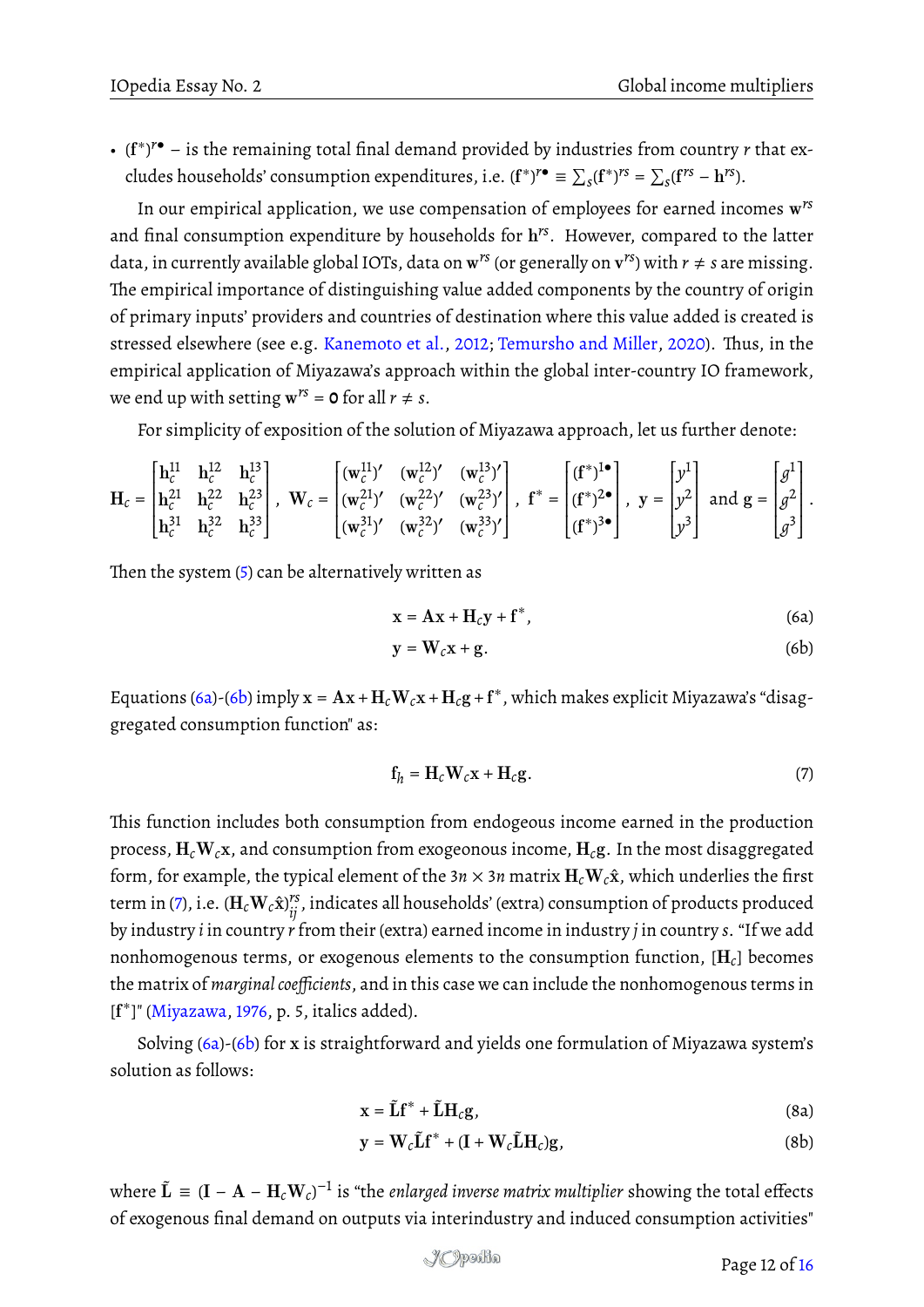[\(Miyazawa,](#page-15-5) [1976,](#page-15-5) p. 5). Note that one can write  $\mathbf{H}_c \mathbf{W}_c = \mathbf{h}_c^{\bullet 1} \mathbf{w}_c^{1 \bullet}$  $\frac{1}{c}$  +  $h_c^{\bullet 2} w_c^{2\bullet}$  $\int_{c}^{2\bullet} + \cdots + \mathbf{h}_{c}^{\bullet n} \mathbf{w}_{c}^{n\bullet}$ , where  $\mathbf{h}_c^{\bullet r}$  is the *r*th column of  $\mathbf{H}_c$  and  $\mathbf{w}_c^{\prime\bullet}$  is the *r*th row of  $\mathbf{W}_c$ . <sup>[16](#page-12-1)</sup> Hence, the standard semi-closed IO model with endogenized aggregate households of only one type and with g = **0** [\(Miller and](#page-15-12) [Blair,](#page-15-12) [2009,](#page-15-12) Ch. 2.5) is a particular case of Miyazawa's model.

The second term in [\(8a\)](#page-11-3),  ${\rm \tilde{L}H_{c}g}$ , quantifies total outputs necessary to satisfy additional consumption demand from households' exogenous income  $H_c$ g. Thus, the total earned income of households, y, apart from exogenous income g, also includes all incomes generated in the production process that fully accounts for the corresponding intermediate and induced consumption demands (which explains the presence of  $\tilde{L}$  in the given expressions) in order to satisfy: (a) exogenous final demand,  $\mathbf{W}_c \tilde{\mathbf{L}} \mathbf{f}^*$ , and (b) the additional consumption demand arising from exogenous income,  $\mathbf{W}_c \tilde{\mathbf{L}} \mathbf{H}_c \mathbf{g}$ . All these income categories are captured in [\(8b\)](#page-11-4).

However, there is an alternative to [\(8a\)](#page-11-3)-[\(8b\)](#page-11-4) formulation of Miyazawa system's solution, but exactly equivalent in terms of final results, that is used (more often) in empirical applications for the reasons that become clear soon. Using the results on the inverse of partitioned matrices (see e.g. [Abadir and Magnus,](#page-14-2) [2005,](#page-14-2) p. 106), the solution of Miyazawa system [\(5\)](#page-10-1) can be alternatively written as:

<span id="page-12-2"></span>
$$
\mathbf{x} = \mathbf{L}(\mathbf{I} + \mathbf{H}_c \mathbf{K} \mathbf{W}_c \mathbf{L}) \mathbf{f}^* + \mathbf{L} \mathbf{H}_c \mathbf{K} \mathbf{g},\tag{9a}
$$

<span id="page-12-0"></span>
$$
y = KWc Lf^* + Kg,
$$
 (9b)

where  ${\bf K}\,\equiv\,{({\bf I}-{\bf W}_c{\bf L}{\bf H}_c)^{-1}}$  is referred to as the "interrelational regional income multiplier matrix" [\(Miyazawa,](#page-15-5) [1976,](#page-15-5) p. 25), which in the considered global IO setting could be equally termed as the "*inter-country* (or *interregional*) *income multiplier matrix*". To understand the reasoning of such terminology, note that the typical element of the 3  $\times$  3 matrix  $\mathbf{W}_c\mathbf{L}\mathbf{H}_c$ , i.e.  $(\mathbf{W}_c\mathbf{L}\mathbf{H}_c)^{rs}$  =  $\sum_j \sum_k (\mathbf{w}_c^{rj})$  $\sigma_c''$ ) $'L^{jk} {\rm h}_c^{ks}$  , shows the direct increase in earned income in region  $r$  generated from the expenditure of one unit of additional income in region *s*. The term "direct" here refers to the first cycle in the expenditure-production-income rounds, and not to the standard total outputintermediate demand rounds. In what follows, and also in our application, it is assumed that exogenous incomes do not change and thus one could set g = **0**.

In Table [6](#page-13-0) we look closer into the output, income and consumption effects of a final demand stimulus  $f^*$  at each step of the income-formation process or the "successive income generating process" [\(Miyazawa,](#page-15-5) [1976,](#page-15-5) p. 25). Within the open IO framework, the output and income effects would amount to  $\mathbf{L} \mathbf{f}^*$  and  $\mathbf{W}_c \mathbf{L} \mathbf{f}^*$ , respectively. These terms show up, respectively, in the second and third columns and both along the second row of Table [6.](#page-13-0) Whilst these are "final or total effects" within the open IO setting that accounts for all production rounds of total output-intermediate demand interactions, within the considered semi-closed IO model they represent only the "initial effects" in the income-formation process due to endogenization of households activities. Hence, the corresponding income-formation round along the second row of Table [6](#page-13-0) is set to zero. In addition, now consumers do react to their initial increased in-

<span id="page-12-1"></span><sup>&</sup>lt;sup>16</sup> For simplicity, we do not add transposition to  $\mathbf{w}^{r\bullet}_c$  since the dot symbol as its second superscript should make it clear that the corresponding vector is a row vector, i.e  $\mathbf{w}_c^{r\bullet} = [(\mathbf{w}_c^{r1})' (\mathbf{w}_c^{r2})' (\mathbf{w}_c^{r3})']$ .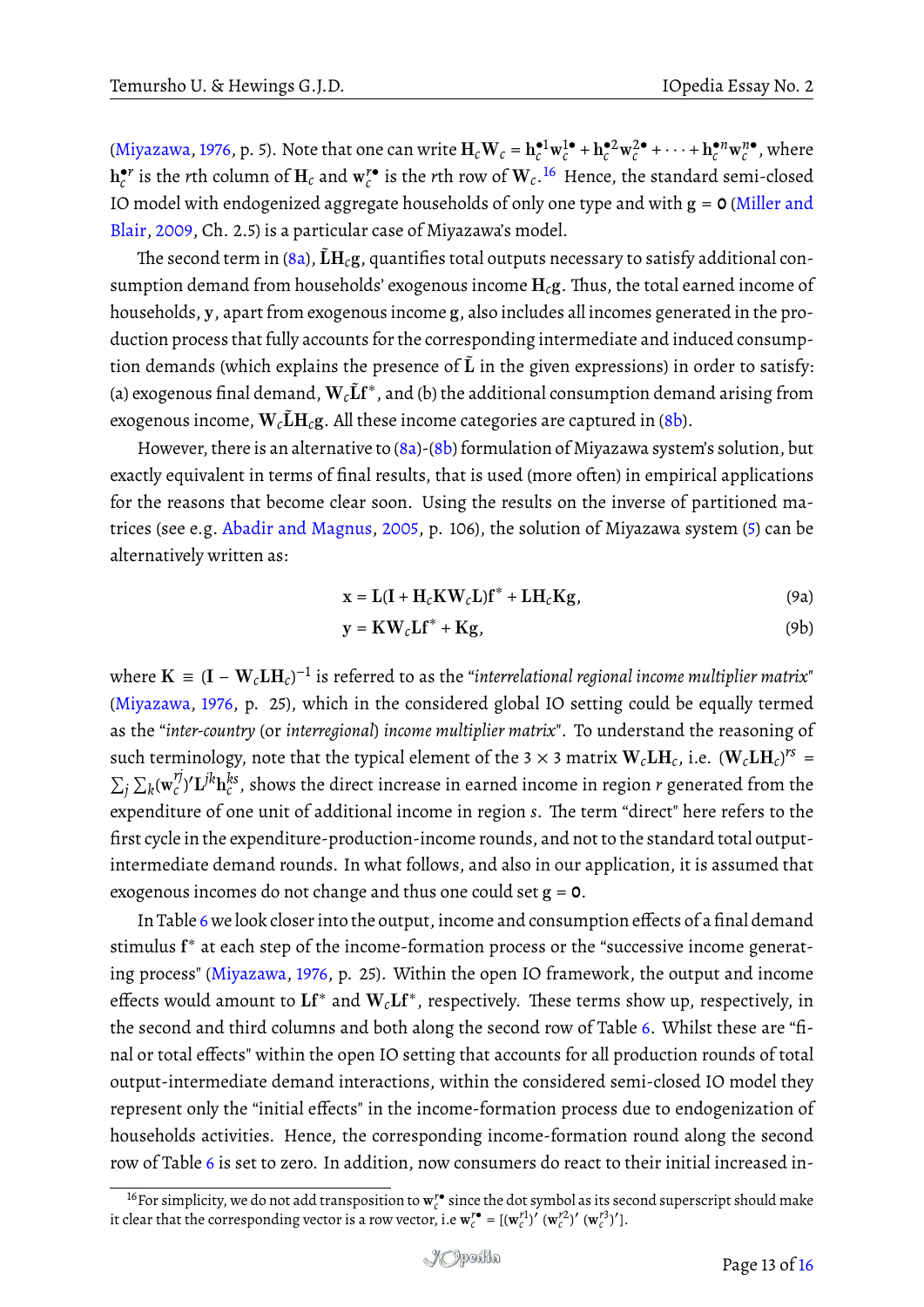| Income<br>formation<br>rounds | Output effects<br>(Output increases,<br>$rn \times 1$ vector) | Income effects<br>(Income increases,<br>$r \times 1$ vector)                        | <b>Consumption effects</b><br>(Consumption increases,<br>$rm \times1$ vector) |
|-------------------------------|---------------------------------------------------------------|-------------------------------------------------------------------------------------|-------------------------------------------------------------------------------|
| $\Omega$                      | $Lf^*$                                                        | $W_c Lf^*$                                                                          | $H_c W_c Lf^*$                                                                |
| 1                             | $LH_cW_cLf^*$                                                 | $(\mathbf{W}_c \mathbf{L} \mathbf{H}_c) \mathbf{W}_c \mathbf{L} \mathbf{f}^*$       | $H_c(W_c L H_c)W_c Lf^*$                                                      |
| 2                             | $LH_c(W_cLH_c)W_cLf^*$                                        | $(\mathbf{W}_c \mathbf{L} \mathbf{H}_c)^2 \mathbf{W}_c \mathbf{L} \mathbf{f}^*$     | $H_c(W_c L H_c)^2 W_c L f^*$                                                  |
| 3                             | $LH_c(W_cLH_c)^2W_cLf^*$                                      | $(\mathbf{W}_c \mathbf{L} \mathbf{H}_c)^3 \mathbf{W}_c \mathbf{L} \mathbf{f}^*$     | $H_c(W_c L H_c)^3 W_c L f^*$                                                  |
|                               |                                                               |                                                                                     |                                                                               |
| S                             | $LH_c(W_cLH_c)^{s-2}W_cLf^*$                                  | $(\mathbf{W}_c \mathbf{L} \mathbf{H}_c)^{s-1} \mathbf{W}_c \mathbf{L} \mathbf{f}^*$ | $H_c(W_c L H_c)^{s-1}W_c L f^*$                                               |
|                               |                                                               |                                                                                     |                                                                               |
| Total                         | $Lf^* + LH_cKW_cLf^*$                                         | $\mathbf{K}\mathbf{W}_c\mathbf{L}\mathbf{f}^*$                                      | $H_c K W_c Lf^*$                                                              |

<span id="page-13-0"></span>**Table 6:** Output, income and consumption effects of the income-formation process

*Note*: *r* and *n* indicate, respectively, the number of regions (countries) and number of industries in each region. With households distinguished by income groups, *r* would refer to the number of distinct income groups.

come that results in the initial induced consumption increase of  $\mathbf{H}_c\mathbf{W}_c\mathbf{L}\mathbf{f}^*$ , which is shown in the second row and the fourth column of Table [6.](#page-13-0)

The increased initial households demand  $H_cW_cLf^*$  needs to be satisfied, which if accounting for all direct and indirect production rounds within the standard open IO system, results in additional outputs amounting to  $\mathbf{L}\mathbf{H}_c\mathbf{W}_c\mathbf{L}\mathbf{f}^*$  . Hence, pre-multiplication of the latter expression by the matrix of households inputs coefficients W*<sup>c</sup>* and the resulting expression by the matrix of consumption coefficients H*<sup>c</sup>* gives the corresponding income and consumption increases, respectively, as  $(\mathbf{W}_c\mathbf{L}\mathbf{H}_c)\mathbf{W}_c\mathbf{L}\mathbf{f}^*$  and  $\mathbf{H}_c(\mathbf{W}_c\mathbf{L}\mathbf{H}_c)\mathbf{W}_c\mathbf{L}\mathbf{f}^*$ . These latter expressions are the direct effects in the income-formation process that account for the production-incomeconsumption interactions and thus appear along the third row of Table [6](#page-13-0) that correspond to the 1st income-formation round. If we continue such recording of the sequences of the increased production-income-consumption effects – all due to the original final demand stimulus – along the entire income formation process, we end up with the respective expressions compactly shown in Table [6.](#page-13-0)

Looking down the third column (income effects) of Table [6,](#page-13-0) we can obtain the total income effects, namely, the initial, direct and indirect income effects along the entire incomeformation process as follows:[17](#page-13-1)

<span id="page-13-2"></span>
$$
\mathbf{y} = (\mathbf{I} + \mathbf{W}_c \mathbf{L} \mathbf{H}_c + (\mathbf{W}_c \mathbf{L} \mathbf{H}_c)^2 + (\mathbf{W}_c \mathbf{L} \mathbf{H}_c)^3 + \cdots) \mathbf{W}_c \mathbf{L} \mathbf{f}^*
$$
\n
$$
= (\mathbf{I} - \mathbf{W}_c \mathbf{L} \mathbf{H}_c)^{-1} \mathbf{W}_c \mathbf{L} \mathbf{f}^* = \mathbf{K} \mathbf{W}_c \mathbf{L} \mathbf{f}^*,
$$
\n(10)

<span id="page-13-1"></span><sup>&</sup>lt;sup>17</sup> For the technical details on the existence of related "enlarged inverse multiplier" matrices and the convergence of the power series in or similar to [\(10\)](#page-13-2), the reader is referred to e.g. [Takayama](#page-15-16) [\(1985\)](#page-15-16); [Miyazawa](#page-15-5) [\(1976\)](#page-15-5) and [Kimura](#page-15-17) [and Kondo](#page-15-17) [\(1999\)](#page-15-17).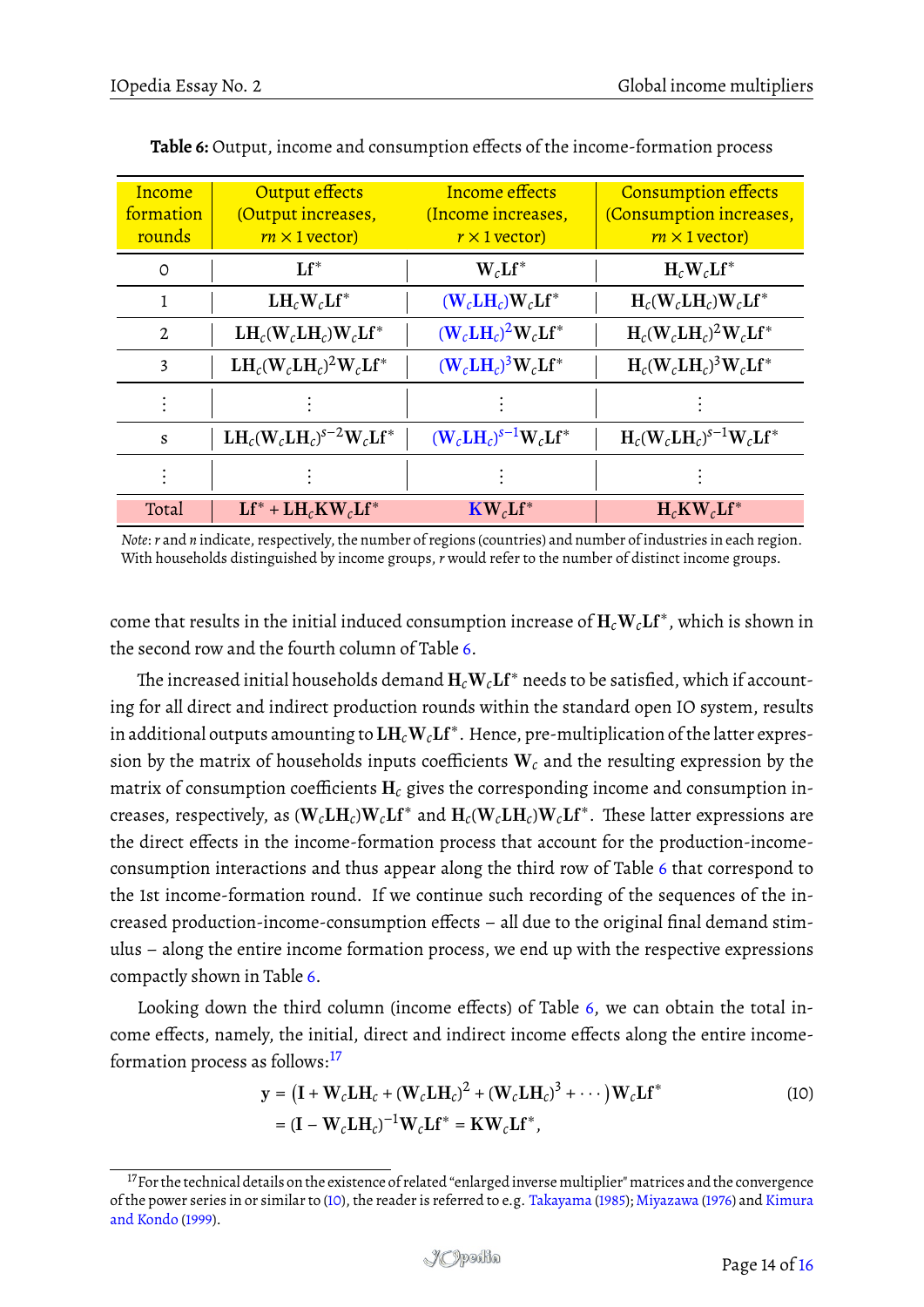which is exactly equivalent to  $(9b)$  with  $g = 0$ . Explicitly considering also the standard total output-intermediate demand interactions results in an alternative decomposition of the income effects in [\(10\)](#page-13-2) as:

> <span id="page-14-3"></span> $y = W_c L f^*$ | {z } *initial*, *direct and indirect effects*  $+$  (K – I)W<sub>c</sub>Lf<sup>\*</sup> induced effects . (11)

Note that [\(11\)](#page-14-3) can be equally derived by pre-multiplying [\(9a\)](#page-12-2) by  $\mathbf{W}_c$ , with zero exogenous income,  $g = 0$ . Thus, [\(11\)](#page-14-3) gives the standard initial, direct and indirect income effects that would have been obtained within an open IO system setting, plus the induced effects representing the additional increases in endogenous income due to closing the IO model with respect to (different types of) households.

Often the interrelational income multiplier matrix  $K$  is considered as a generalization of the Keynesian macro-multiplier to a multi-industry setting. Within the inter-country framework, the typical *rs*-th entry of K "represents the total household income of the *r*th region induced by expenditure from 1 unit of income earned in the *s*th region" [\(Miyazawa,](#page-15-5) [1976,](#page-15-5) p. 27).

However, if we want to express these latter interregional (or inter-income-group) income effects per unit of *autonomous* final demand (which is what the Keynesian multiplier represents at the aggregate macro level), then as is evident from  $(9b)$  the corresponding income multiplier matrix has to be KW*c*L. Miyazawa called this latter matrix as the "*multi-sector income multiplier*" or the "*matrix multiplier of income formation*". It is thus the explicit presence of the interrelational income multiplier and the multiplier of income formation, with their underlying usefull and policy-relevant information, that make the second formulation of Miyazawa system solution in [\(9a\)](#page-12-2)-[\(9b\)](#page-12-0) attractive. These two income multiplier matrices, as applied at the global, intercountry setting, are the main focus of this essay.

As a final note, notice that one could have equally summed the sequences of output, income and consumption effects, presented in Table [6,](#page-13-0) using an alternative power series expansion around  $\bf{H}_c\bf{W}_c\bf{L}$  or  $\bf{L}\bf{H}_c\bf{W}_c$  (instead of  $\bf{W}_c\bf{L}\bf{H}_c$ ). This would have lead to alternative, but exactly identical in terms of final values, expressions. These alternative approaches "can be interpreted [respectively] as the propagation process viewed from [...] the consumption expenditure side [and] production side" [\(Miyazawa,](#page-15-5) [1976,](#page-15-5) p. 13). We let the reader her/him-self to discover these additional wonders of IO analysis.

## **References**

<span id="page-14-2"></span>Abadir, K. M. and J. R. Magnus: 2005, *Matrix Algebra*. Cambridge: Cambridge University Press.

- <span id="page-14-1"></span>Bems, R., R. C. Johnson, and K.-M. Yi: 2011, 'Vertical linkages and the collapse of global trade'. *American Economic Review: Papers and Proceedings* **101**, 308–312.
- <span id="page-14-0"></span>Dietzenbacher, E., B. Los, M. Timmer, and G. de Vries: 2013, 'The construction of world input-output tables in the WIOD project'. *Economic Systems Research* **25**(1), 71–98.